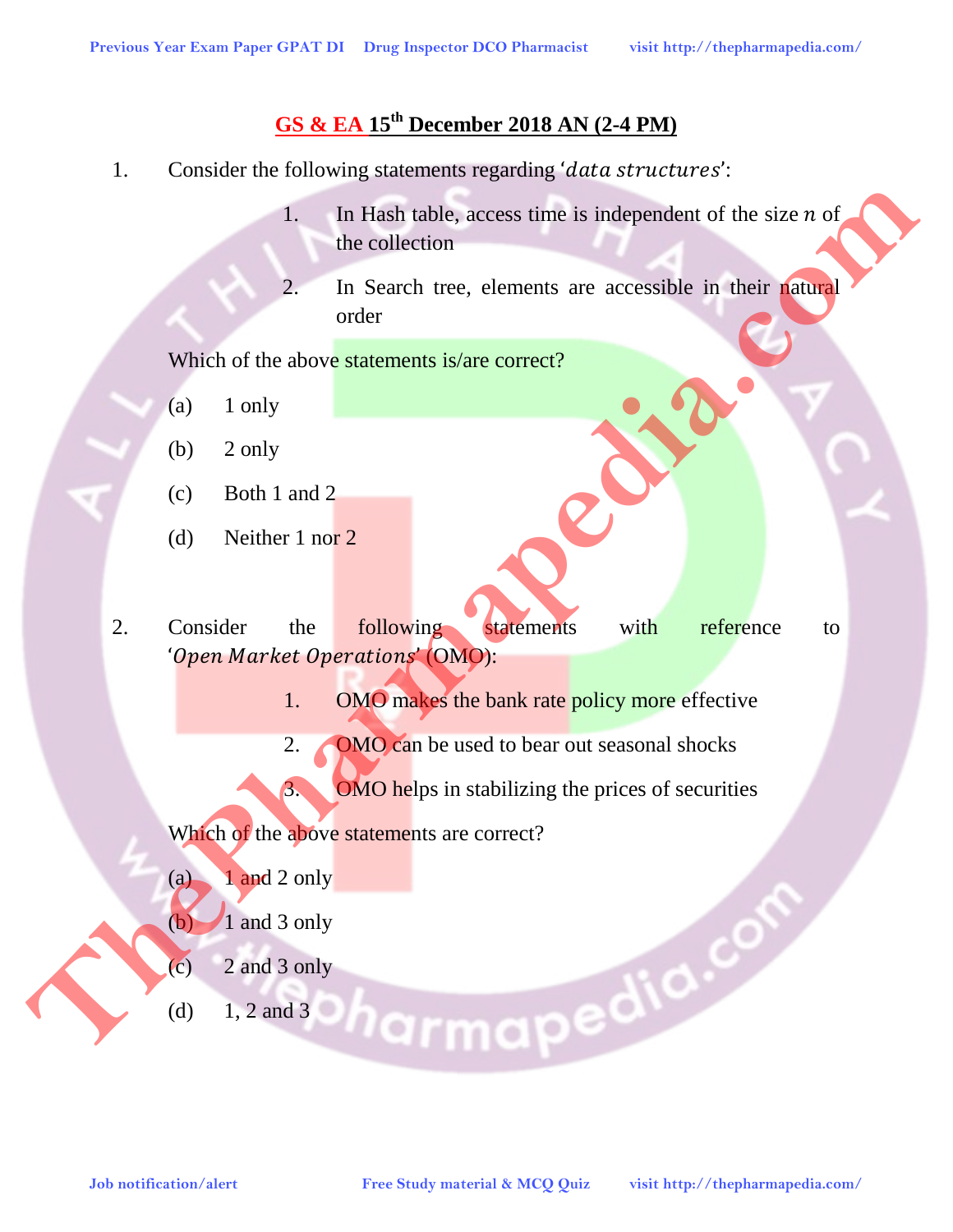- 3. Which of the following shells are found in the 'UNIX operating system'?
	- 1. Bourne shell
	- 2. C shell
	- 3. Korn shell
	- 4. Restricted shell

Select the correct answer using the codes given below:

- (a)  $1, 2$  and 3 only
- (b) 1, 2 and 4 only
- $(c)$  1, 3 and 4 only
- (d)  $1, 2, 3$  and 4
- 4. A '*Brouter*' combines the features of a:
	- (a) Router and a Gateway
	- (b) Bridge and a Gateway
	- (c) Router and a Bridge
	- (d) Bridge and a Repeater
- 5. Which Microsoft  $TCP / IP$  (Transfer Control Protocol) / (Internet Protocol) can be used over the Internet to create a secure virtual network? **Job notification/alert**<br> **Job notification/alert**<br> **Job notification/alert**<br> **Free Study material and Activity studies and a Gateway and Activity in the Continues of the Community of the Community of the Community of the** 
	- (a) SLIP (Serial Line Internet Protocol)
	- (b) PPTP (Point-to-Point Tunneling Protocol)
	- (c) TCP (Transfer Control Protocol)
	- (d) HTTP (Hyper Text Transfer Protocol)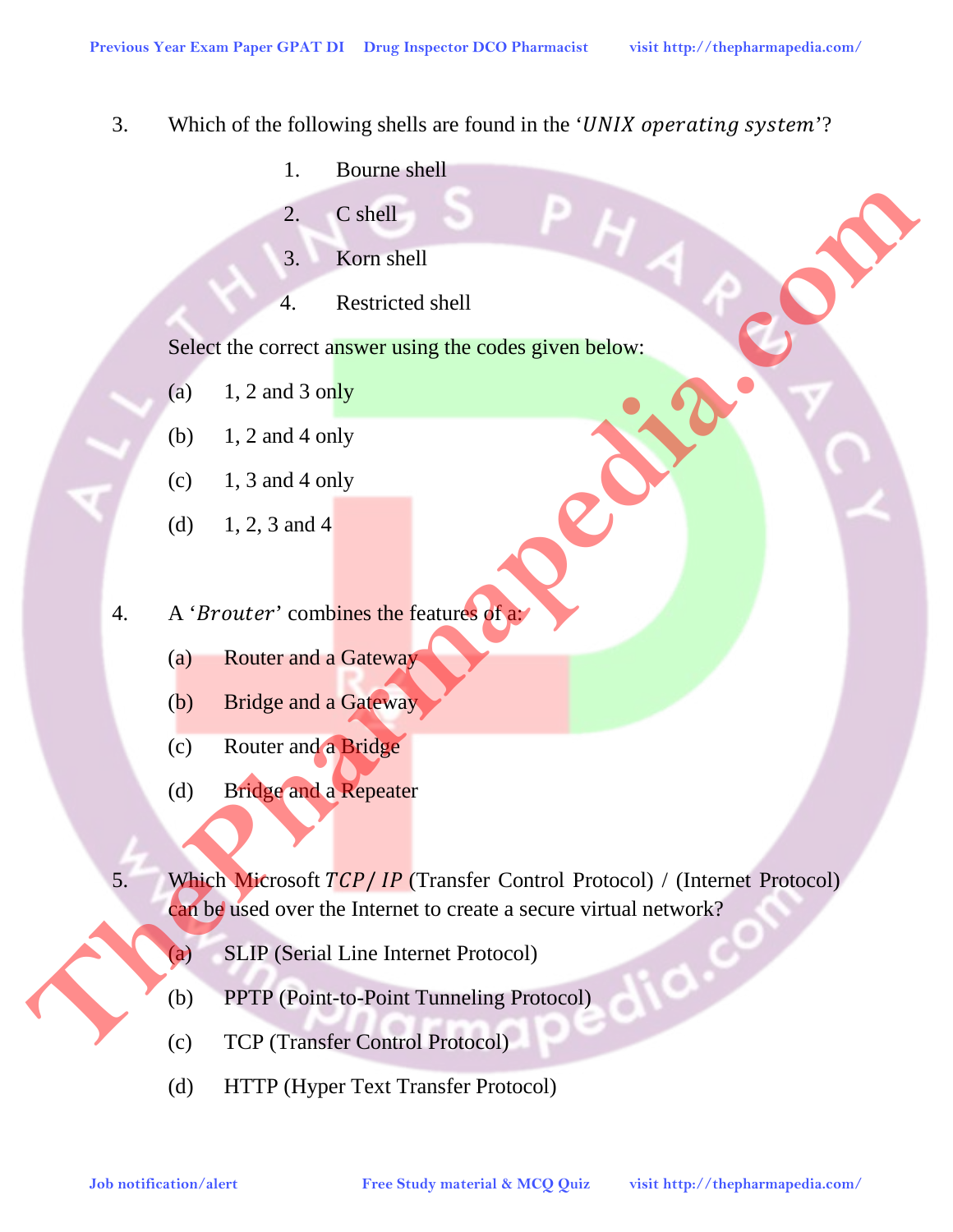- 6. ' Mahila Udyog Nidhi' is a special scheme for promoting women entrepreneurship and operated through:
	- (a) Reserve Bank of India and State Bank of India
	- (b) State Financial Corporations and Scheduled Commercial Banks
	- (c) State Ministry of Women and Child Welfare
	- (d) Central Ministry of Women and Child Welfare
- 7. Which one of the following is *not* covered under the rules framed by 'World Trade Organization' (WTO)? **Job Notification/alert**<br> **Job Since Financial Corporations and Scheduled Commercial Banks<br>
<b>CO** Since Ministry of Women and Child Welfare<br> **CO** Since Ministry of Women and Child Welfare<br> **CO** Central Aircrease of Women an
	- (a) General Agreement on Tariffs and Trade  $(GATT)$
	- (b) General Agreement on Trade in Services  $(GATS)$
	- (c) General Agreement on International Collaboration  $(GAIC)$
	- (d) Agreement on Trade-Related Aspects of Intellectual Property Rights  $(TRIPS)$
	- 8. 'Hutton Theory' explains the origin of 'Untouchability' due to:
		- (a) People doing certain dirty professions are excluded from mixing with others
		- (b) Partly racial, partly religious and partly a matter of social customs
		- (c) Idea of Purity and Impurity
		- (d) People occupying dirty occupations are condemned, considered as dirty and untouchables  $\overline{a}$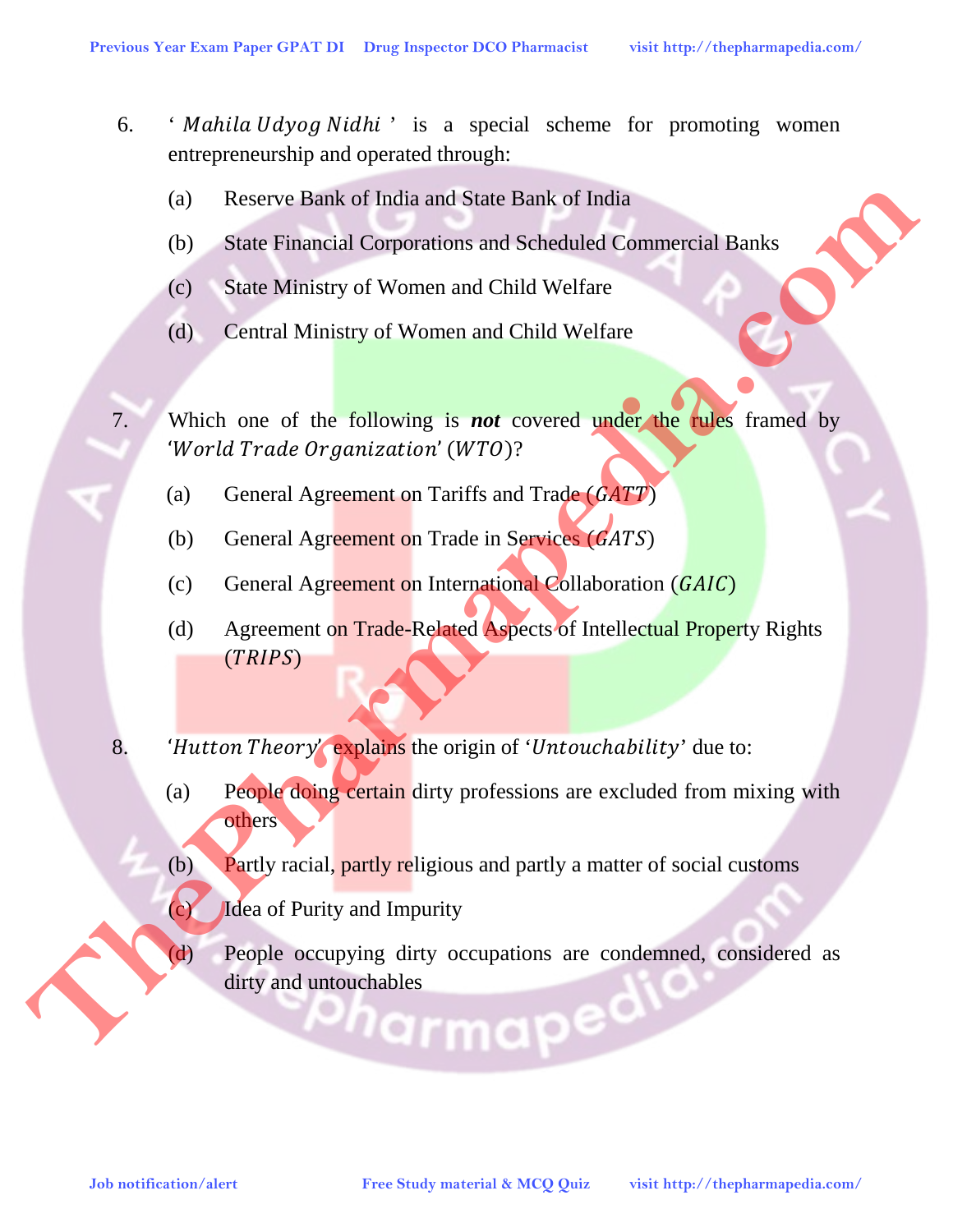- 9. Which one of the following statements is correct regarding ' Sukanya Samriddhi Yojana' (SSY)?
	- (a) It is a Government of India backed saving Scheme targeted at the parents of girl children
	- (b) The Scheme was launched in January 2016 as a part of 'Beti Bachao, Beti Padhao' campaign
	- (c) Parents can open a minimum of two accounts for each of their children (exception allowed for twins and triplets)
	- (d) A girl can operate her account after she reaches the age of 20 years
- 10. Macroeconomics is also known as theory of:
	- (a) Income and Employment
	- (b) General Level Price and Inflation
	- (c) Economic Growth
	- (d) Distribution
- 11. In a race, A beats  $\overline{B}$  by 40 metres and C by 62.5 metres. B beats C by 3 seconds. A takes 2 minutes to finish. Which one of the following statements is correct? **Job notification and External Studies and Alertania Study material & MCQuiz The Scheme was launched in January 2016 as a part of the Betti Buchuna, Betti Patchua, Betti Patchua, and the Study computer of the Study materi** 
	- (a)  $\binom{1}{k}$  C takes 2 minutes and 8 seconds to finish the race
	- (b)  $\blacktriangleright$  *B* beats *C* by 20 metres
	- (c)  $A$  beats  $B$  by 3 seconds
	- (d)  $B$  takes 2 minutes and 4 seconds to finish the race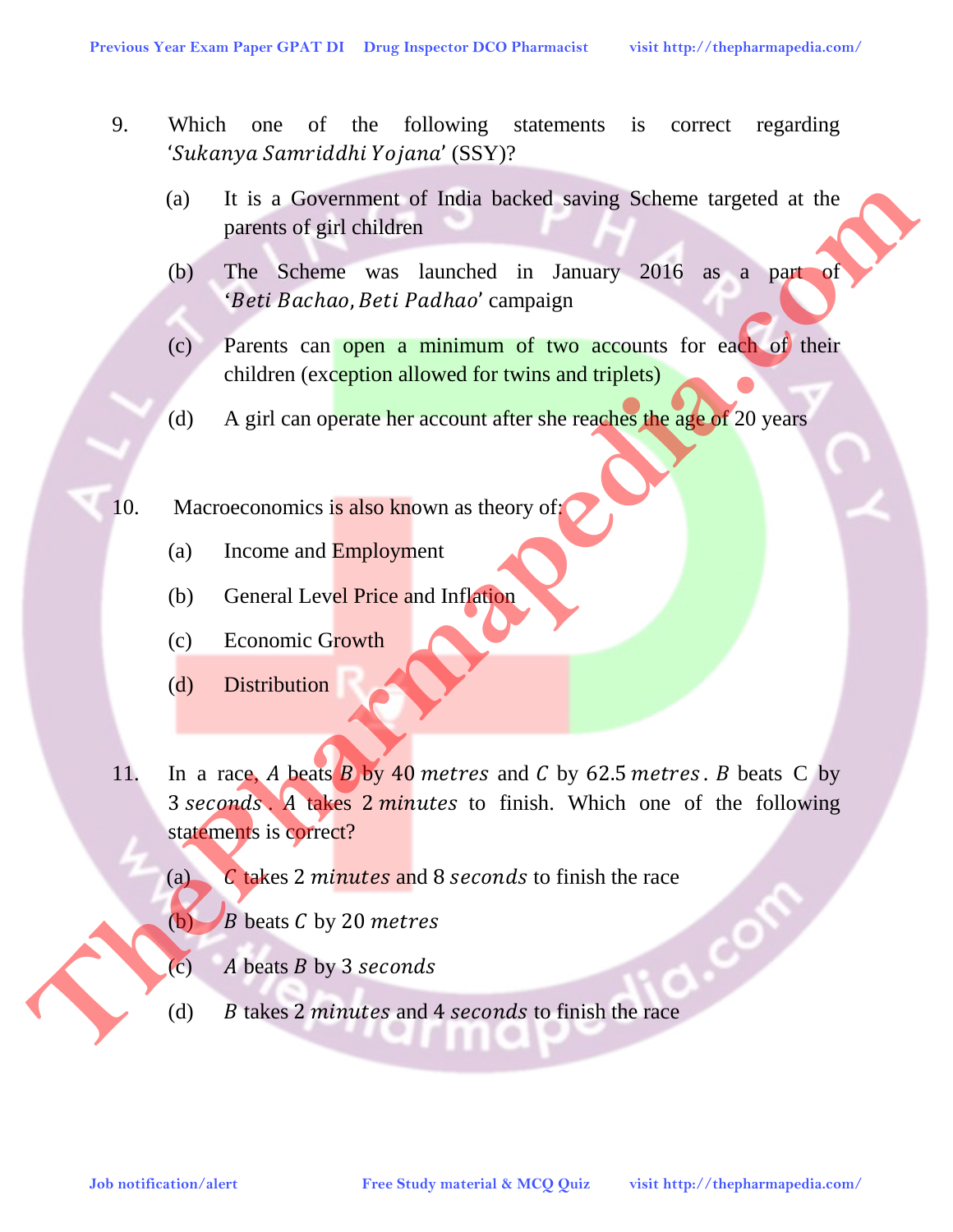- 12. A manufacturer of TV sets produced  $600 \text{ units}$  in the  $3^{\text{rd}}$  year and 700 units in the  $7<sup>th</sup>$  year. Assuming that the production increases uniformly by a fixed number every year, production of TV units on  $10<sup>th</sup>$  year will be:
	- $(a)$  725 units
	- (b) 750
	- (c) 775
	- (d) 825
- 13. A dealer sells a toy for Rs. 24 and gains as much percent as the cost price of the toy. The cost price of the toy will be: **Job notification/alert Free Study material & MCQ Quiz**<br> **Job notification alertic of the cost price of the toy will be:**<br> **Job notification allows** the complex property of the street of the toy will be:<br> **Harmapedia.co** 
	- $(a)$   $Rs.32$
	- (b)  $Rs.28$
	- $(c)$   $Rs.24$
	- $(d)$   $Rs.20$
	- 14. In a circle of radius  $21 \, \text{cm}$ , an arc subtends an angle of  $60^\circ$  at the centre. Then the area of the sector formed by the arc will be:
		- (a)  $231 \, \text{cm}^2$
		- (b) 233  $cm<sup>2</sup>$
		- (c) 235  $cm<sup>2</sup>$
		- (d) 237  $cm<sup>2</sup>$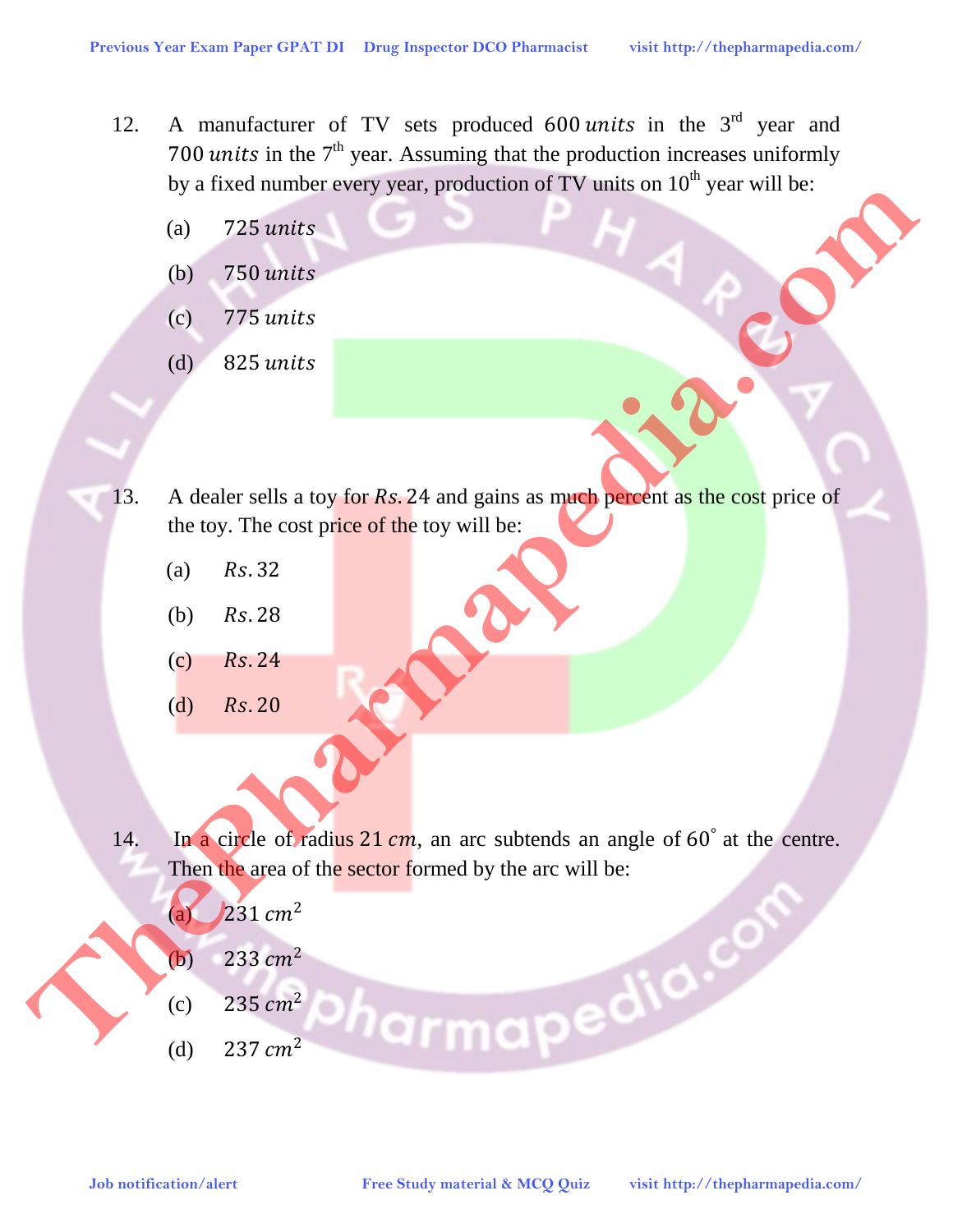- 15. A cube having 6 cm side is painted yellow on two opposite faces, blue on two other faces and green on rest of the faces. It is then cut into 216 cubes of 1 cm side. The number of small cubes without any face painted will be:
	- $(a) 16$
	- (b) 24
	- (c) 42
	- (d) 64
- 16. A path has to be laid around a rectangular  $(20 \text{ m} \times 10 \text{ m})$  building. The area of the path is  $136 \, m^2$ . The width of the path will be:
	- (a)  $4m$
	- (b)  $3m$
	- $(c)$  2 m
	- (d)  $1 m$
- 17. Prashant ranked  $8<sup>th</sup>$  from the top and  $38<sup>th</sup>$  from the bottom in a class. The number of students in the class was:
	- $(a)$   $43$ (b) 44
	- (c) 45

 $(d)$  46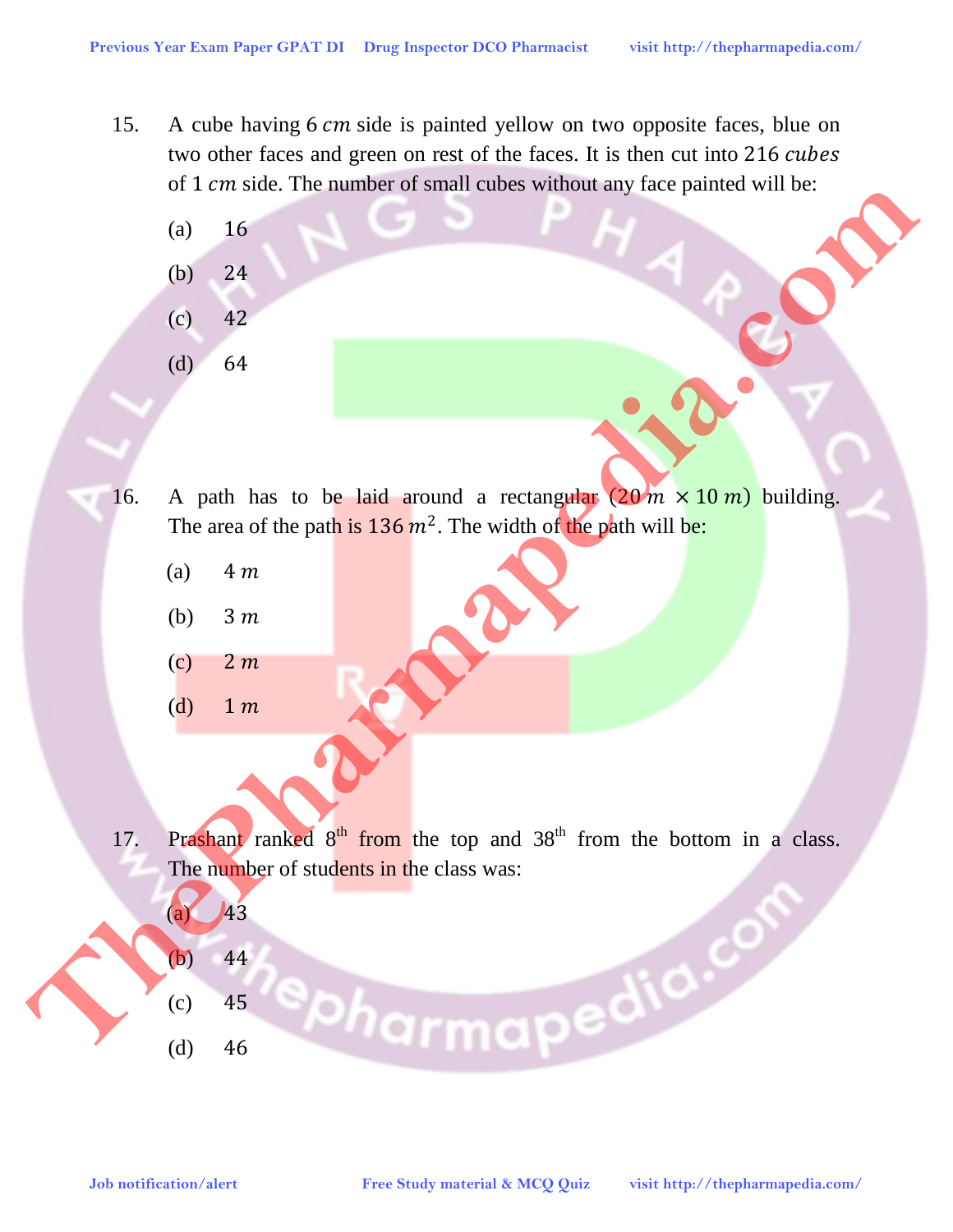- 18. By how many degrees the Earth rotates in one minute?
	- $(a)$   $2^\circ$
	- (b)  $4^\circ$
	- $(c)$  6°
	- (d)  $8^\circ$

19. In a town 65 % people read Hindustan Times (HT), 40 % people read Economic Times (ET) and 25 % people read both (HT) and (ET). People neither read (HT) or (ET) will be: **Job notification alertic interaction alertic different interaction of the study material**  $\frac{1}{2}$  **(d)**  $\frac{1}{2}$  (d)  $\frac{1}{2}$  (d)  $\frac{1}{2}$  (d)  $\frac{1}{2}$  (d)  $\frac{1}{2}$  (d)  $\frac{1}{2}$  (d)  $\frac{1}{2}$  (d)  $\frac{1}{2}$  (d)  $\frac{$ 

- (a)  $05\%$
- (b)  $10\%$
- $(c)$  15 %
- $(d)$  20 %

20. A shop keeper gives discount of 10 % on the marked price of a book, but in the bargain makes a profit of 10 %. If the marked price of the book is Rs. 330, the cost price of the book is:

- $(a)$   $Rs.220$
- (b)  $Rs.270$
- $(c)$   $Rs.320$
- (d)  $Rs.380$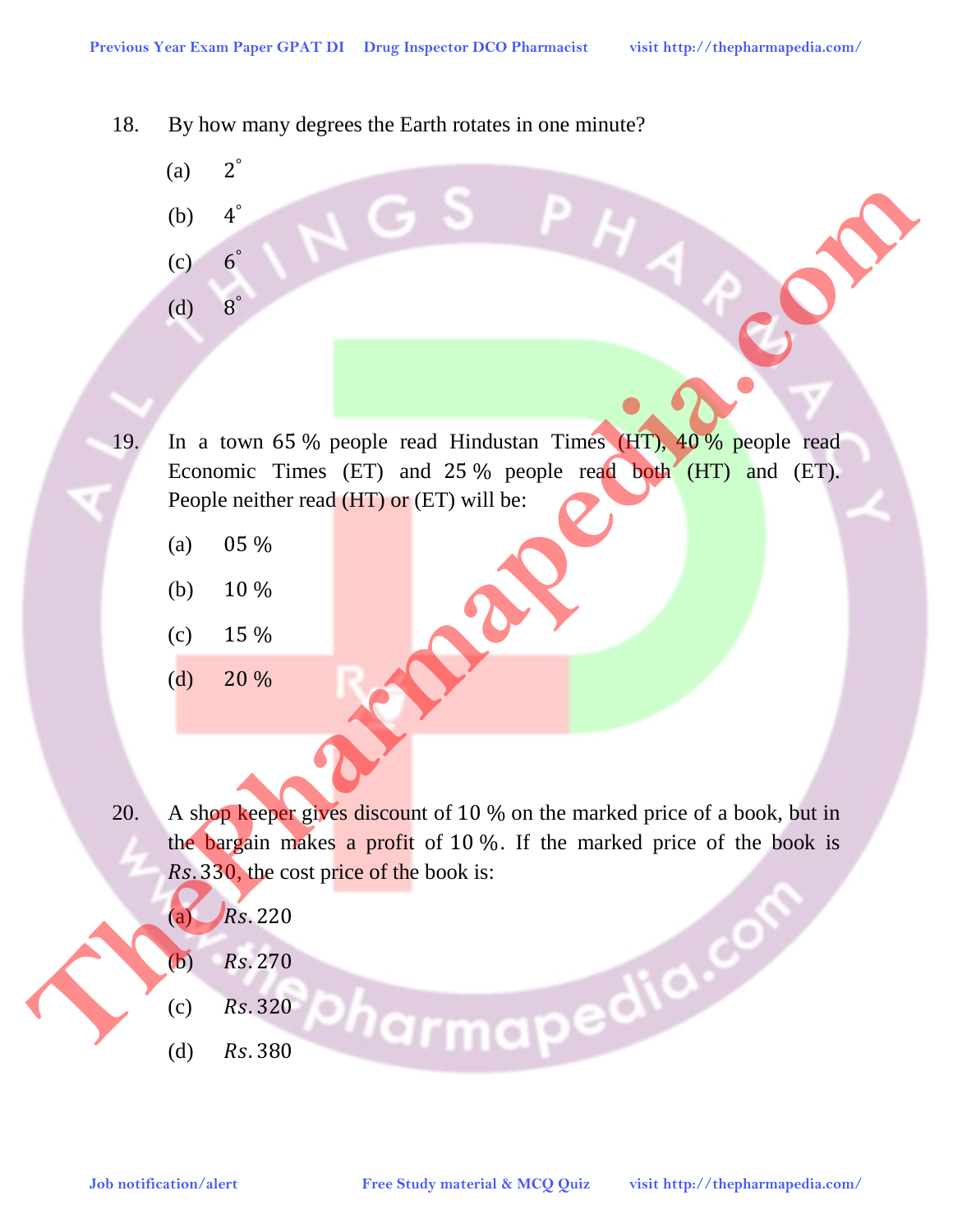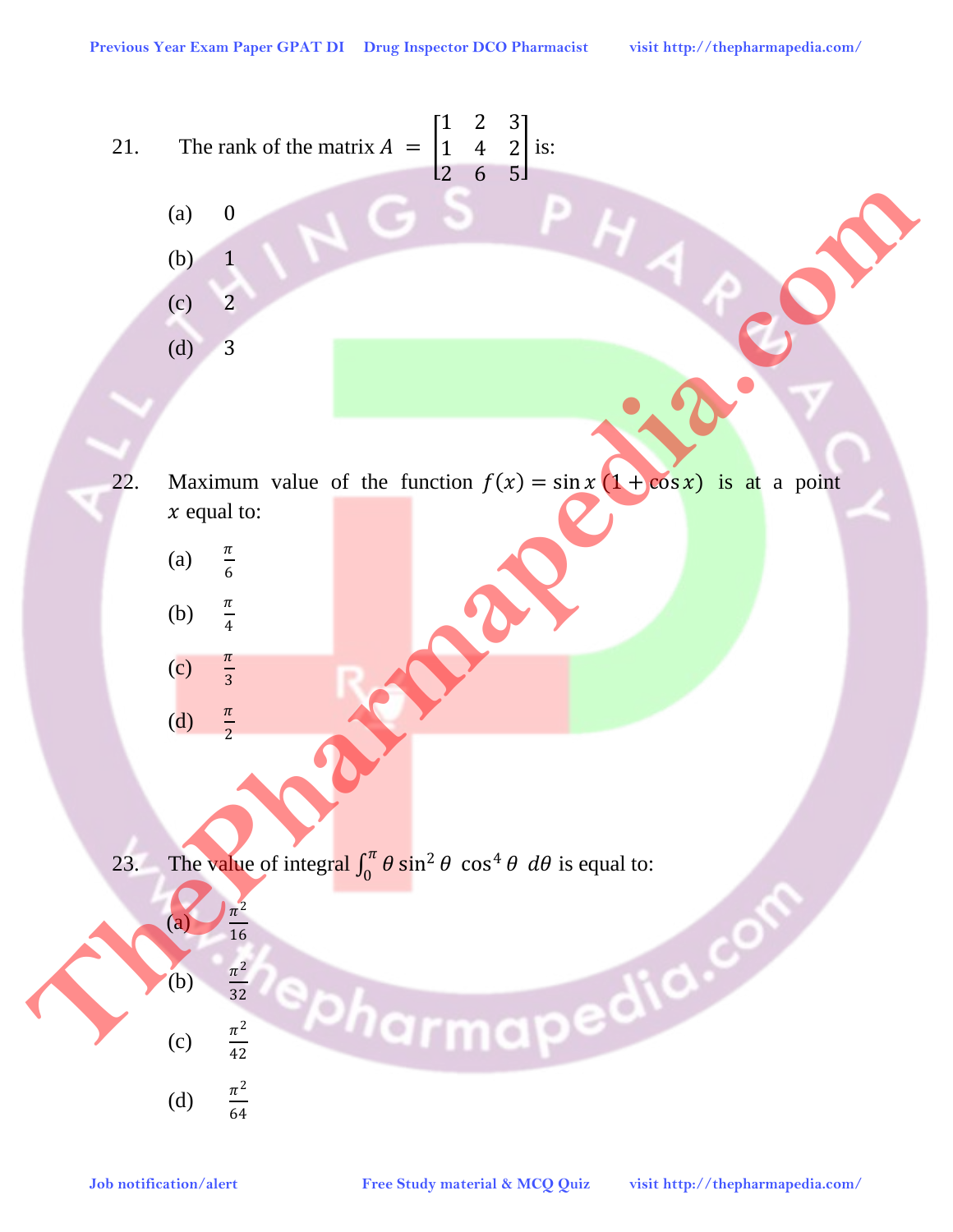- 24. The expression  $\frac{(\cos \theta + i \sin \theta)^8}{(\sin \theta + i \cos \theta)^4}$  is equal to:
	- (a)  $\cos 12 \theta + i \sin 12 \theta$
	- (b)  $\cos 12 \theta i \sin 12 \theta$
	- (c)  $-\cos 12 \theta + i \sin 12 \theta$
	- (d)  $-\cos 12 \theta i \sin 12 \theta$
- 25. Consider the following data:

|                        | $\left( d \right)$ | $\cos 12 \theta + i \sin 12 \theta$      |              |                |                                |             |           |         |                                  |  |  |  |  |  |  |
|------------------------|--------------------|------------------------------------------|--------------|----------------|--------------------------------|-------------|-----------|---------|----------------------------------|--|--|--|--|--|--|
|                        | (b)                | $\cos 12 \theta - i \sin 12 \theta$      |              |                |                                |             |           |         |                                  |  |  |  |  |  |  |
|                        | (c)                | $-\cos 12 \theta + i \sin 12 \theta$     |              |                |                                |             |           |         |                                  |  |  |  |  |  |  |
|                        | (d)                | $-\cos 12 \theta - i \sin 12 \theta$     |              |                |                                |             |           |         |                                  |  |  |  |  |  |  |
|                        |                    |                                          |              |                |                                |             |           |         |                                  |  |  |  |  |  |  |
| 25.                    |                    | Consider the following data:             |              |                |                                |             |           |         |                                  |  |  |  |  |  |  |
|                        |                    |                                          |              |                |                                |             | $24 - 30$ | 30-36   |                                  |  |  |  |  |  |  |
|                        |                    | Age(years)<br>Frequency                  | $0 - 6$<br>6 | $6 - 12$<br>11 | $12 - 18$<br>25                | 18-24<br>35 | 18        | $12 \,$ | $36-42$<br>6                     |  |  |  |  |  |  |
|                        |                    |                                          |              |                |                                |             |           |         |                                  |  |  |  |  |  |  |
|                        |                    | The mode is:                             |              |                |                                |             |           |         |                                  |  |  |  |  |  |  |
|                        | (a)                | 22.44                                    |              |                |                                |             |           |         |                                  |  |  |  |  |  |  |
|                        | (b)                | 21.22                                    |              |                |                                |             |           |         |                                  |  |  |  |  |  |  |
|                        | (c)                | 20.22                                    |              |                |                                |             |           |         |                                  |  |  |  |  |  |  |
|                        | (d)                | 18.66                                    |              |                |                                |             |           |         |                                  |  |  |  |  |  |  |
|                        |                    |                                          |              |                |                                |             |           |         |                                  |  |  |  |  |  |  |
| 26.                    |                    | For the regression equations:            |              |                |                                |             |           |         |                                  |  |  |  |  |  |  |
|                        |                    |                                          |              |                |                                |             |           |         |                                  |  |  |  |  |  |  |
|                        |                    | $x = 0.4 y + 6.4$ and $y = -0.6 x + 4.6$ |              |                |                                |             |           |         |                                  |  |  |  |  |  |  |
|                        |                    | Then $r^2$ is given as:                  |              |                |                                |             |           |         |                                  |  |  |  |  |  |  |
|                        | $\left( a\right)$  | 0.49                                     |              |                |                                |             |           |         |                                  |  |  |  |  |  |  |
|                        | (b)                | harmapedia.c<br>0.38                     |              |                |                                |             |           |         |                                  |  |  |  |  |  |  |
|                        | (c)                | 0.24                                     |              |                |                                |             |           |         |                                  |  |  |  |  |  |  |
|                        | (d)                | 0.16                                     |              |                |                                |             |           |         |                                  |  |  |  |  |  |  |
|                        |                    |                                          |              |                |                                |             |           |         |                                  |  |  |  |  |  |  |
| Job notification/alert |                    |                                          |              |                | Free Study material & MCQ Quiz |             |           |         | visit http://thepharmapedia.com/ |  |  |  |  |  |  |

- $(a)$  22.44
- (b) 21.22
- $(c)$  20.22
- $(d)$  18.66

26. For the regression equations:



- $(a)$  0.49
- (b) 0.38
- $(c)$  0.24
- (d) 0.16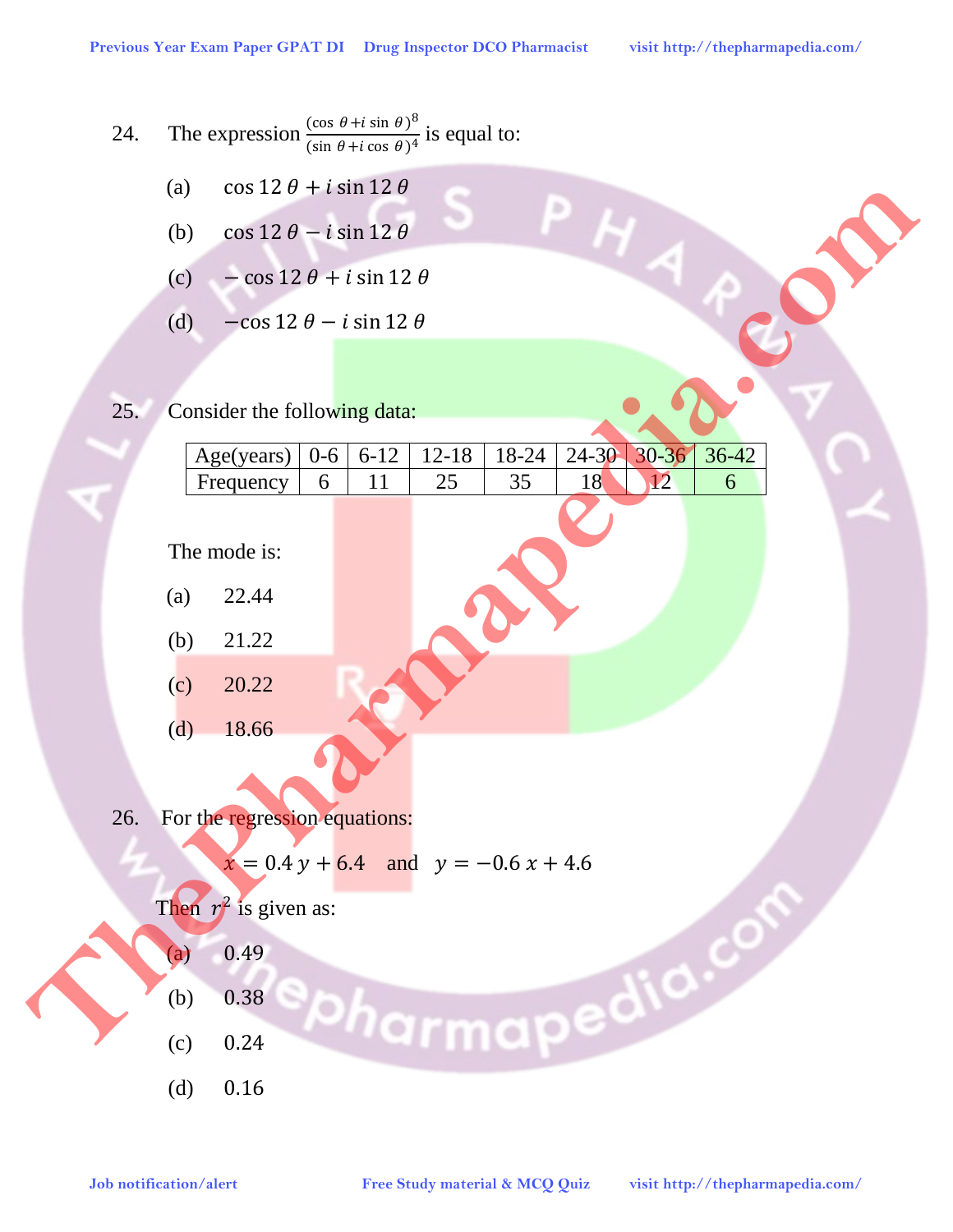

(a)  $P(r) = \frac{1}{r+1} P(r+1)$ 

(b) 
$$
P(r + 1) = \frac{m}{r+1}P(r)
$$

(c) 
$$
P(r) = \frac{m}{r+1}P(r+1)
$$

(d) 
$$
P(r + 1) = \frac{1}{r+1}P(r)
$$

28. The diameter of an electric cable is assumed to be continuous random variable with Probability density function: (a)  $P(r) = \frac{m}{r+1}P(r+1)$ <br>
(b)  $P(r+1) = \frac{m}{r+1}P(r)$ <br>
(c)  $P(r) = \frac{m}{r+1}P(r+1)$ <br>
(d)  $P(r+1) = \frac{1}{r+1}P(r)$ <br>
(a)  $P(r+1) = \frac{1}{r+1}P(r)$ <br>
28. The diameter of an electric cable is assumed to be a symplem toristic material distribu

$$
f(x) = 6x(1-x), \qquad 0 \le x \le 1
$$

Its mean will be:

- $(a)$  0
- (b) 1
- $(c)$  $\frac{1}{2}$  $(d)$  $\frac{1}{20}$

 $(a) 3$ 

 $(b)$  2

 $(c)$  1

 $(d)$  0

29. The mean for normal distribution is: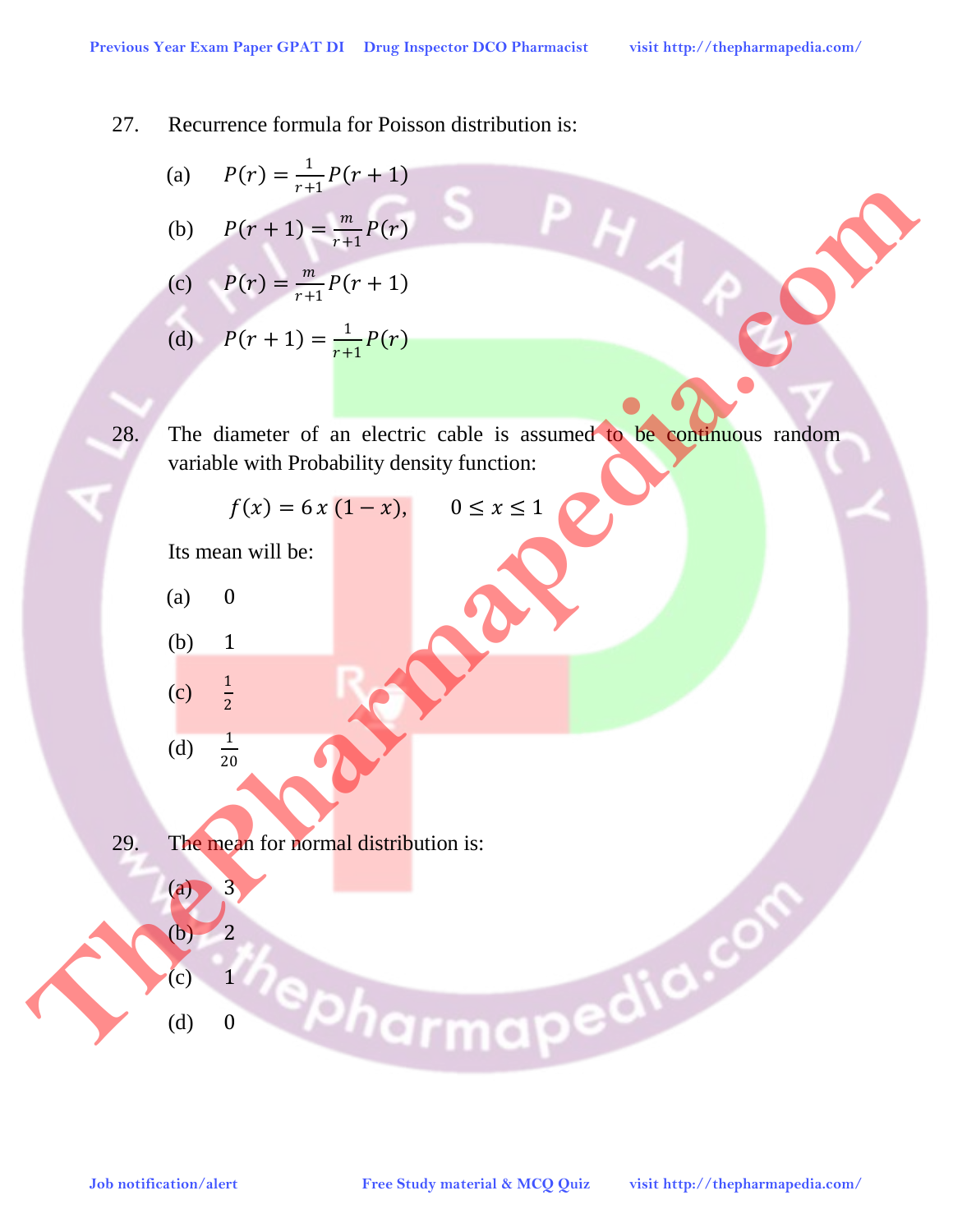30. What is the type of the following partial differential equation?

$$
x^2\frac{\partial^2 u}{\partial y^2} + 2 xy \frac{\partial^2 u}{\partial x \partial y} + y^2 \frac{\partial^2 u}{\partial x^2} = 0
$$

- (a) Hyperbolic
- (b) Parabolic
- (c) Elliptic
- (d) Circular

I

31. Which of the following are the basic types of scaffolds?

- (a) Double scaffold, Steel scaffold and Tower scaffold
- (b) Tower scaffold, Cantilever scaffold and Patented scaffold
- (c) Tower scaffold, Cantilever scaffold and Mechanical Aid
- (d) Double scaffold, Steel scaffold and Mechanical Aid
- 32. Which one of the following methods of projection is now recommended by the 'Bureau of Indian Standards'? **Job notification and the computation of the computation of the computation of the computation of the computation of the computation of the computation of the computation of the computation of the computation of the compu** 
	- (a) First-angle projection method
	- (b) Second-angle projection method
	- (c) Third-angle projection method
	- (d) Fourth-angle projection method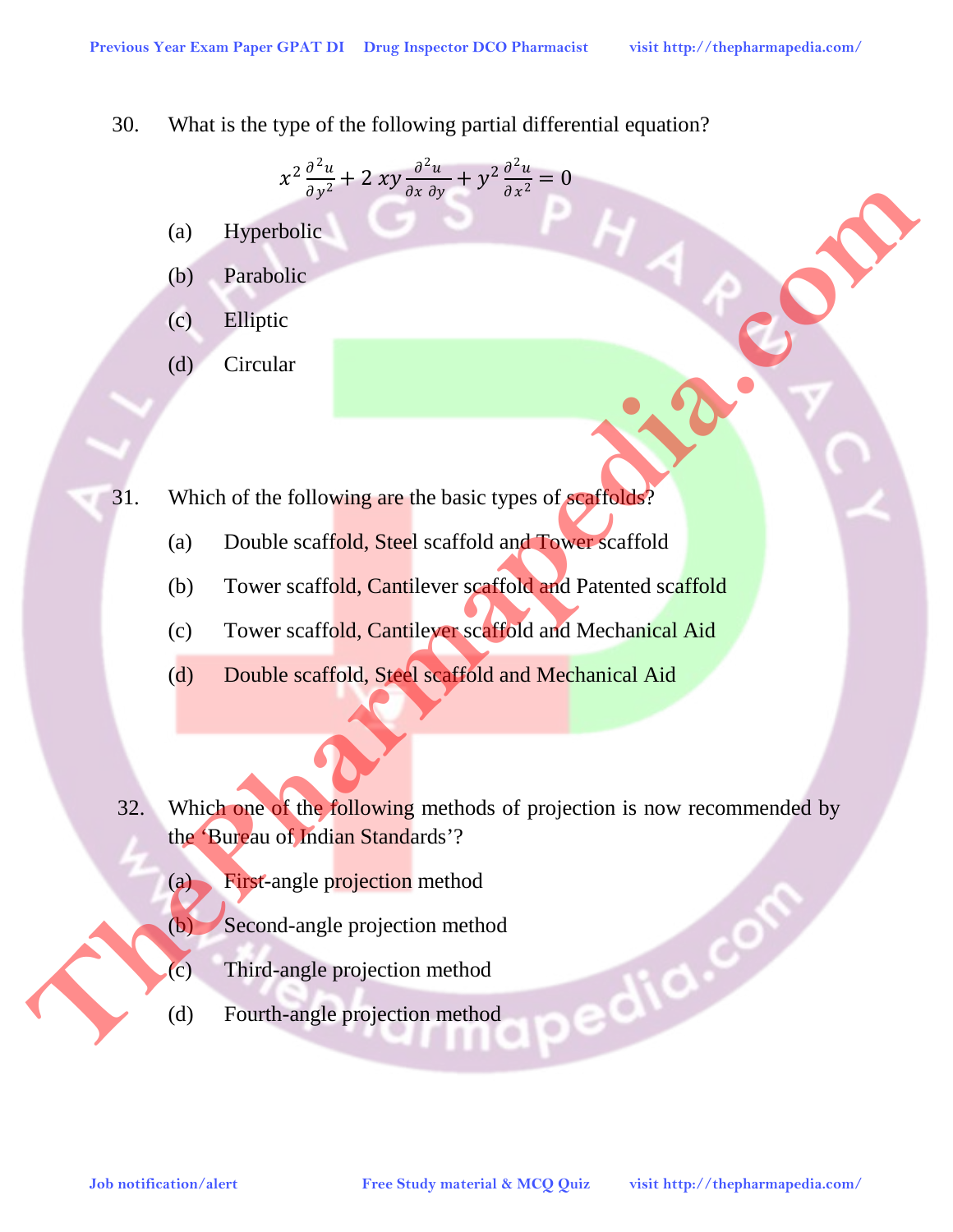- 33. Which one of the following is the correct instruction regarding preliminary evacuation?
	- (a) Review evacuation instructions posted in hallways
	- (b) Review exit locations and emergency travel routes
	- (c) Outline fire emergency response procedures
	- (d) Instruct employees not to reenter the building until the 'all clear' signal is given by a designated individual
- 34. Consider the following statements with reference to Traces:
	- 1. When a plane is perpendicular to reference plane, its projections on that plane is a straight line
	- 2. When the plane is parallel to reference plane, its projections on that plane shows its true shape and size

Which of the above statements is/are correct?

- $(a)$  1 only
- (b)  $2 \text{ only}$
- (c) Both 1 and 2
- (d) Neither 1 nor 2
- 35. Imagine a cuboid is placed in front of a vertical plane on the H.P. The method of projections in which the visual rays (edges) make an angle of 60° with the plane of projection is known as: **Job Review exactuation is an energy response procedures**<br> **Job Doutine line entergency response procedures**<br> **Job Signal & given by a designated individual**<br> **Job Signal & Steven by a designated individual**<br> **Job Signal**

(a) Isometric projections

- (b) Orthographic projections
- (c) Oblique projections
- (d) Perspective projections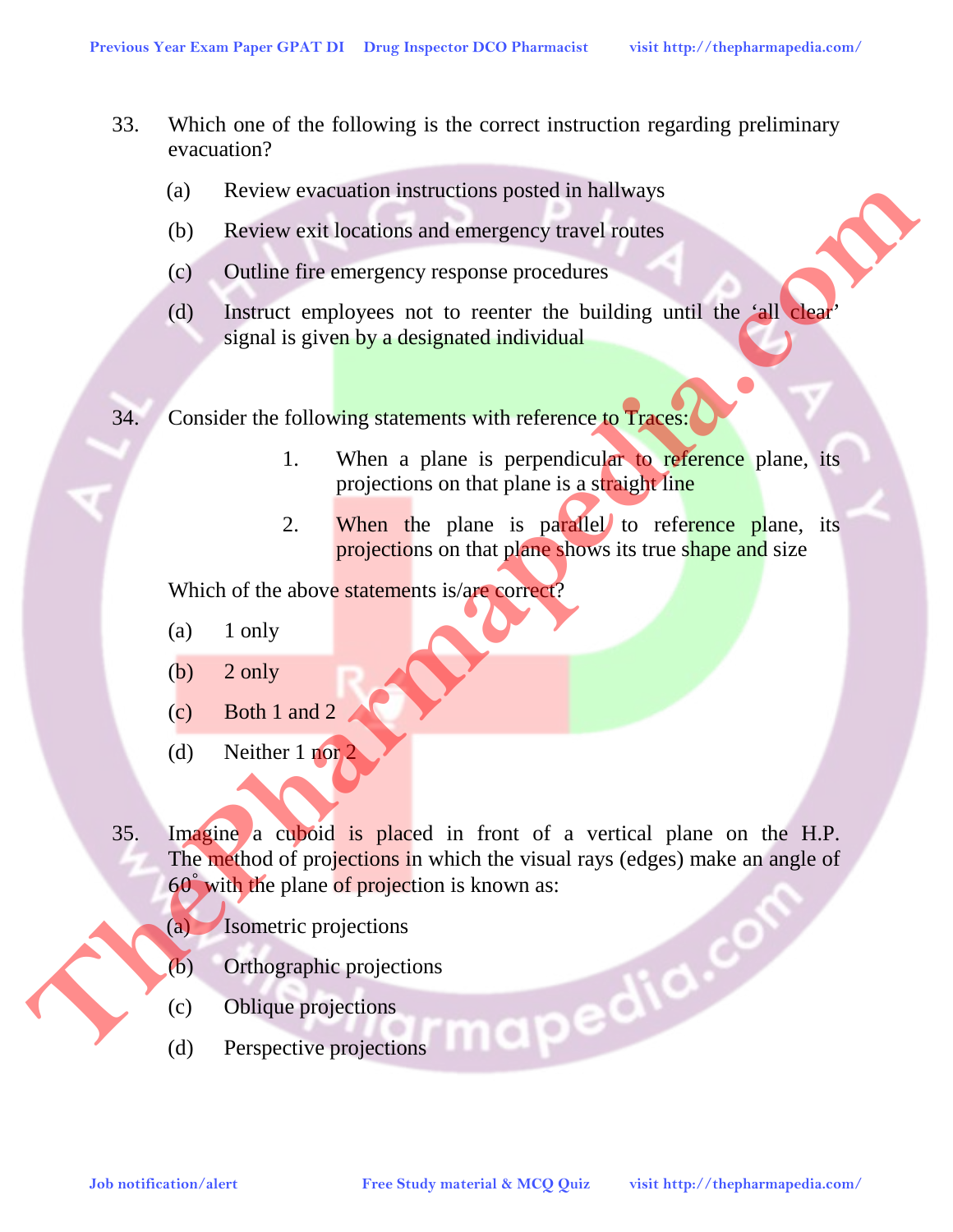- 36. Which one of the following systems is recommended for the general rules of dimensioning?
	- (a) Unidirectional system
	- (b) Bidirectional system
	- (c) Aligned system
	- (d) Both unidirectional system and aligned system
- 37. A sectional plane is perpendicular to both the reference planes, the true shape of the section will be shown on the:
	- (a) Sectional top view
	- (b) Sectional front view
	- (c) Sectional side view
	- (d) Auxiliary side view
- 38. Consider the following statements regarding CAD:
	- 1. CAD increases the accuracy and productivity of designer
	- 2. CAD improves the quality of drawings produced
	- 3. In CAD, the transfer of drawings is cheaper
		- CAD requires more storage space

Which of the above statements are correct?

- (a)  $\sqrt{1}$ , 2 and 4 only
- (b)  $2, 3$  and 4 only
- $(c)$  1, 3 and 4 only
- (d) 1, 2 and 3 only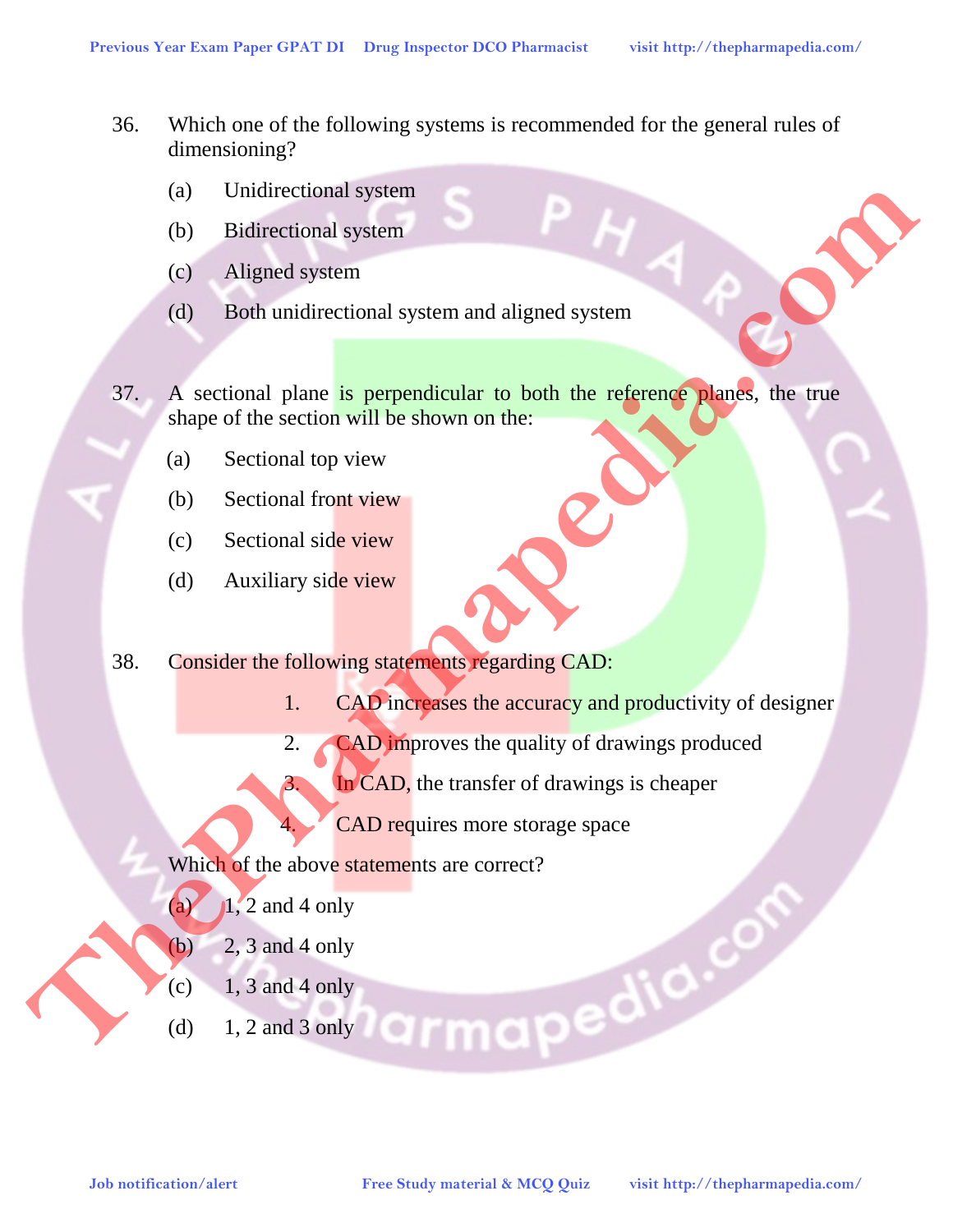- 39. When the section plane is inclined to the axis and is parallel to one of the generators, the section is known as:
	- (a) Ellipse
	- (b) Parabola
	- (c) Hyperbola
	- (d) Epicycloid
- 40. A diagonal scale of  $RF = \frac{1}{250}$  is constructed to read upto 1 km and to read meters on it. The length of the scale is:
	- (a)  $8 \, \text{cm}$
	- (b)  $40 \, \text{cm}$
	- $(c)$  80  $cm$
	- (d)  $400 \, \text{cm}$
- 41. In which one of the following stages of the process of quality improvement, the employees are convinced to focus the efforts and costs on producing very little non-conformities? **Job notification/alert Free Study material & MCQ Quiz visit https://thepharmapedia.com/ CONSULATION: CONSULATION: CONSULATION: CONSULATION: CONSULATION: CONSULATION: CONSULATION: CONSULATION: CONSUL** 
	- (a) Introduction stage
	- (b) Consolidation stage
	- (c) Commitment stage
	- (d) Maturity stage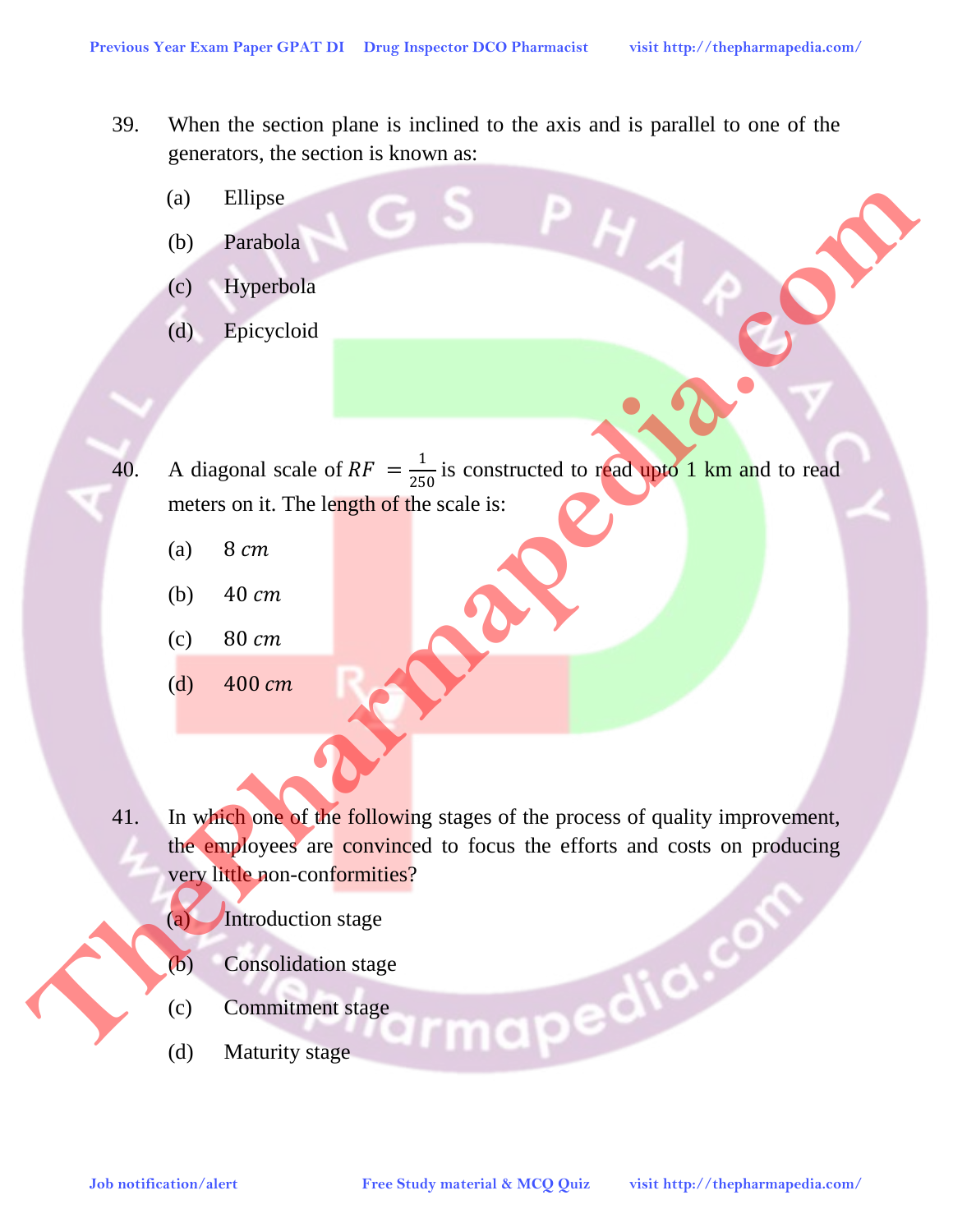- 42. A leader in  $TQM$  focus on:
	- 1. Quest for excellence
	- 2. Creating the right attitudes
	- 3. Controls to make prevention of defects possible
	- 4. Optimize customer satisfaction

Which of the above statements are correct?

- (a)  $1, 2$  and 3 only
- (b) 1, 2 and 4 only
- (c) 3 and 4 only
- (d)  $1, 2, 3$  and 4
- 43. TQM application of scientific principles and artistic skills is to improve which areas of the organization?
	- 1. Product supplies to an organization
	- 2. Service supplies to an organization
	- 3. All the processes within an organization

Which of the above statements are correct?

(a)  $1, 2$  and 3

 $(b)$  1 and 2 only

- $(c)$  1 and 3 only
- (d) 2 and 3 only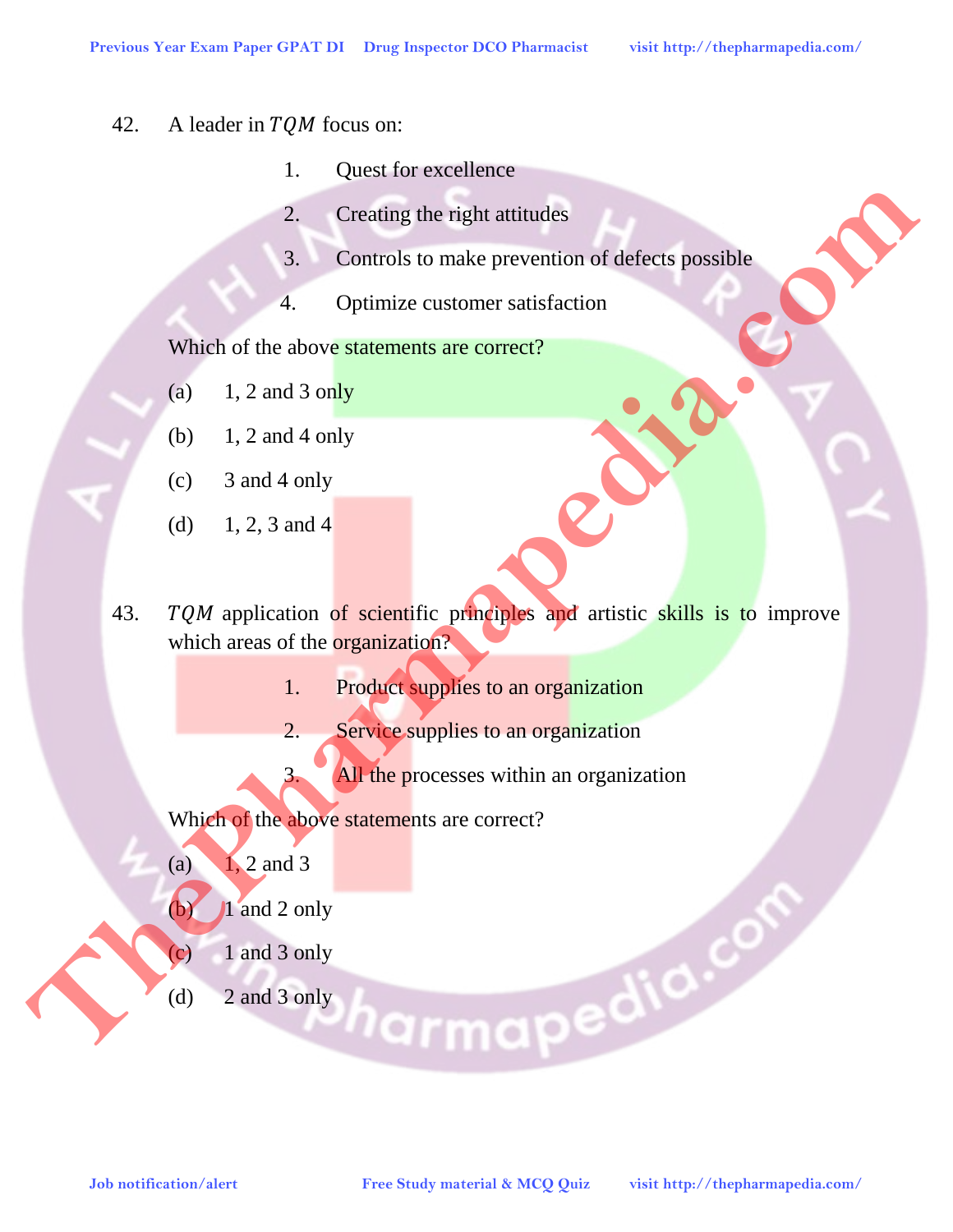- 44. A vendor goes through several levels of acceptance before being indentified as a long term partner:
	- 1. Preferred vendors
	- 2. Approved vendors
	- 3. Certified vendors

What is the correct sequence of order of levels?

- (a)  $1, 2$  and 3
- (b) 2, 3 and 1
- $(c)$  1, 3 and 2
- (d) 2, 1 and 3
- 45. In which of the **following categories the Total Customer Satisfaction**  $(TCS)$  teams are awarded the points? **Job notification/alert Free Study material & MCQ Quiz visit http://thepharmapedia.com/ ThePharmapedia.com**
	- 1. Remedies
	- 2. Brand extension
	- 3. Analysis Techniques
	- 4. Training

Select the correct answer using the codes given below:

- $(a)$  1 and 4 only
- $\left(\begin{array}{cc} \text{(b)} & 2 \text{ and } 4 \text{ only} \end{array}\right)$
- $(c)$  1 and 3 only
- (d) 2 and 3 only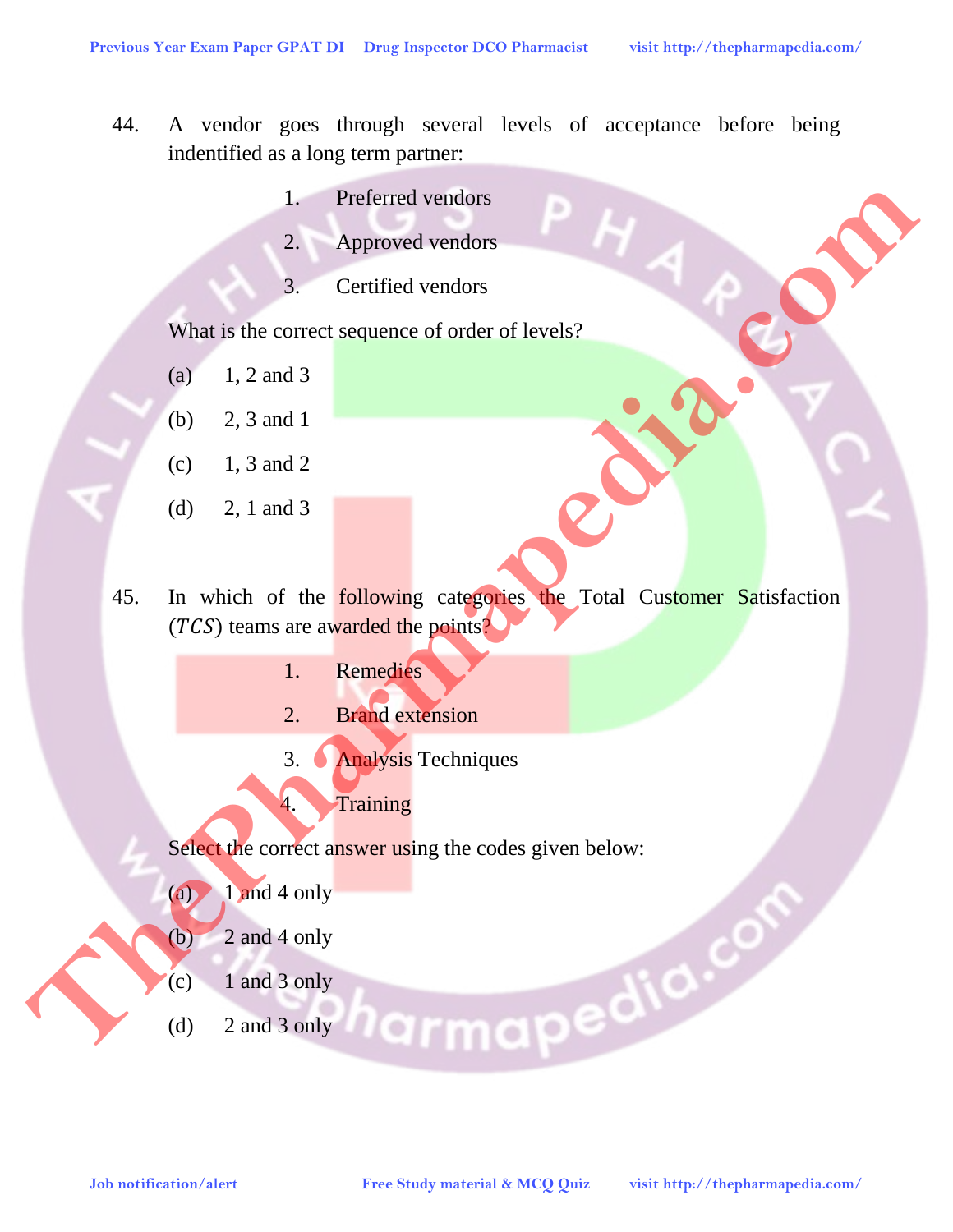- 46. Consider the following statements regarding Deming's principles of vendor selection:
	- 1. The gap between vendor and buyer must be closed to choose methods and material that improve customer satisfaction
	- 2. In selecting a vendor, the procurement cost should be taken into account
	- 3. A company buys not only vendors products but also its process

Which of the above statements are correct?

- (a)  $1$  and  $2$  only
- (b)  $1$  and  $3$  only
- (c) 2 and 3 only
- (d)  $1, 2$  and 3
- 47. Which of the following are the disadvantages to the organization moving towards multiple-supplier items? **Job notification/alertication/alertication/alertication/alertication/alertication/alertication/alertication/alertication/alertication/alertication/alertication/alertication/alertication/alertication/alertication/alertica** 
	- 1. A price-dependent relationship develops in between buyer and vendor
	- 2. There is increased variability in incoming quality even if individual vendor's processes are stable
	- 3. A long term relationship with a quality conscious vendor is developed

4. Vendors have no motivation to change their process to meet the buyer's specifications

Select the correct answer using the codes given below:

- (a)  $1, 2$  and 4 only
- (b) 1, 2 and 3 only
- $(c)$  1, 3 and 4 only
- (d)  $1, 2, 3$  and 4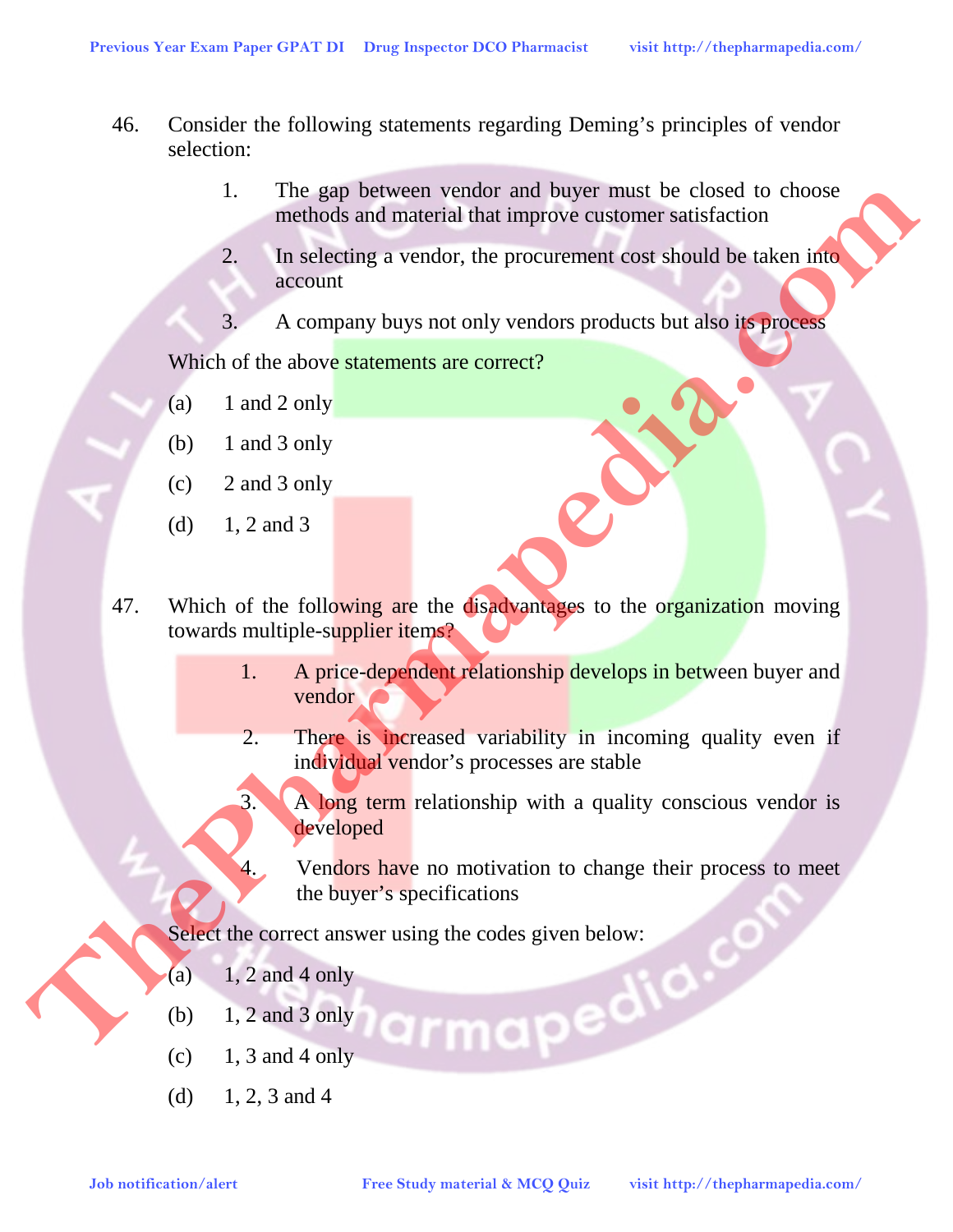- 48. Consider the following stages of maturity in Crosby's quality management grid:
	- 1. Awakening
	- 2. Enlightenment
	- 3. Wisdom
	- 4. Uncertainty
	- 5. Certainty

What is the correct sequence of order of stages?

- (a) 5, 3, 2, 1 and 4
- (b) 4, 3, 2, 1 and 5
- (c)  $5, 1, 2, 3$  and 4
- (d) 4, 1, 2, 3 and 5
- 49. Consider the following various functions of a quality systems audit based on standards specified in ISO 9001: **Job Notification Alertic Study material & MCQ Quiz**<br> **Job Notification**<br> **Free Studies College Studies (The Study material & MCQ CONT)**<br> **Free Study of The above functions are comes!**<br> **FRACHO**<br> **FRACHO**<br> **FRACHO**<br> **FRAC** 
	- 1. Design
	- 2. Staffing
	- 3. Management
		- **Inspection**
	- 5. Marketing

Which of the above functions are correct?<br>
(a) 1, 3, 4 and 5 only<br>
(b) 1, 2, 4 and 5 only<br>
(c) 2, 3 and 5 only<br>
(d) 1, 2, 3 and 4 only

- (a)  $1, 3, 4$  and 5 only
- (b)  $1, 2, 4$  and 5 only
- $(c)$  2, 3 and 5 only
- (d)  $1, 2, 3$  and 4 only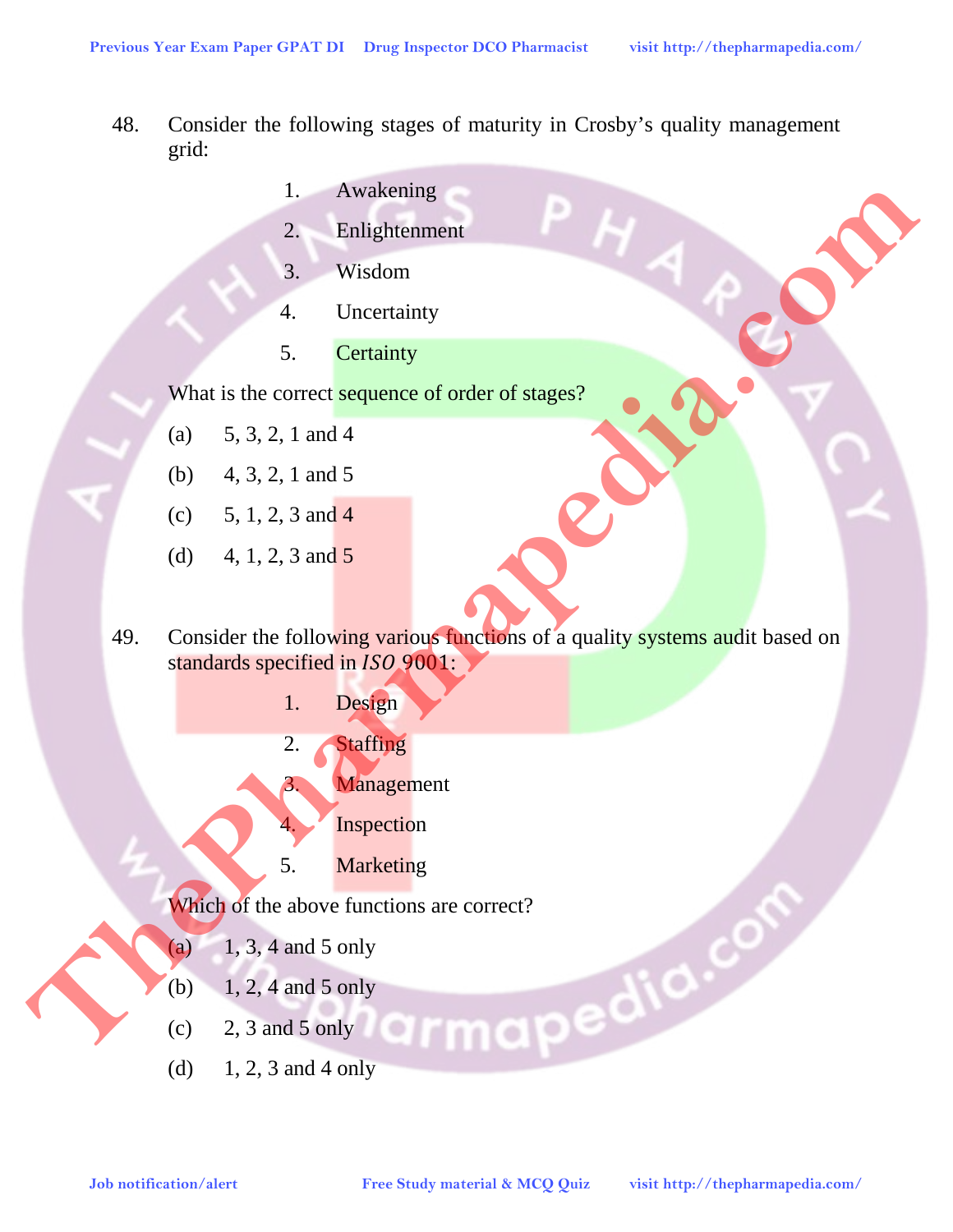- 50. Which of the following factors affect the 'Quality of Conformance'?
	- 1. Site construction methods
	- 2. Technical specifications
	- 3. Supervision and control
	- 4. Inspection

Select the correct answer using the codes given below:

- (a)  $1, 2$  and 3 only
- (b)  $1, 2$  and 4 only
- $(c)$  1, 3 and 4 only
- (d) 2, 3 and 4 only
- 51. For a steady state system, the law of conservation of mass states that:
	- (a) Input rate output rate = Decay rate
	- (b) Input rate + output rate  $=$  Decay rate
	- (c) Input rate output rate  $= 0$
	- (d) Input rate + output rate  $= 0$
- 52. A critical point in a river occurs where:
- (a) The withdrawal rate of dissolved oxygen is faster than the reaeration rate **Job notification and control of the study material & MCQ Quiz <br>
<b>Job notification** and compute the computer of the computation of mass states that<br> **Solution 2.3** and 4 only<br> **CD** 1.3 and 4 only<br> **CD** 1.3 and 4 only<br> **C** 
	- (b) The withdrawal rate of dissolved oxygen is slower than the reaeration rate
	- (c) The withdrawal and reaeration rates are equal
	- (d) The dissolved oxygen reaches a minimum at a particular location and time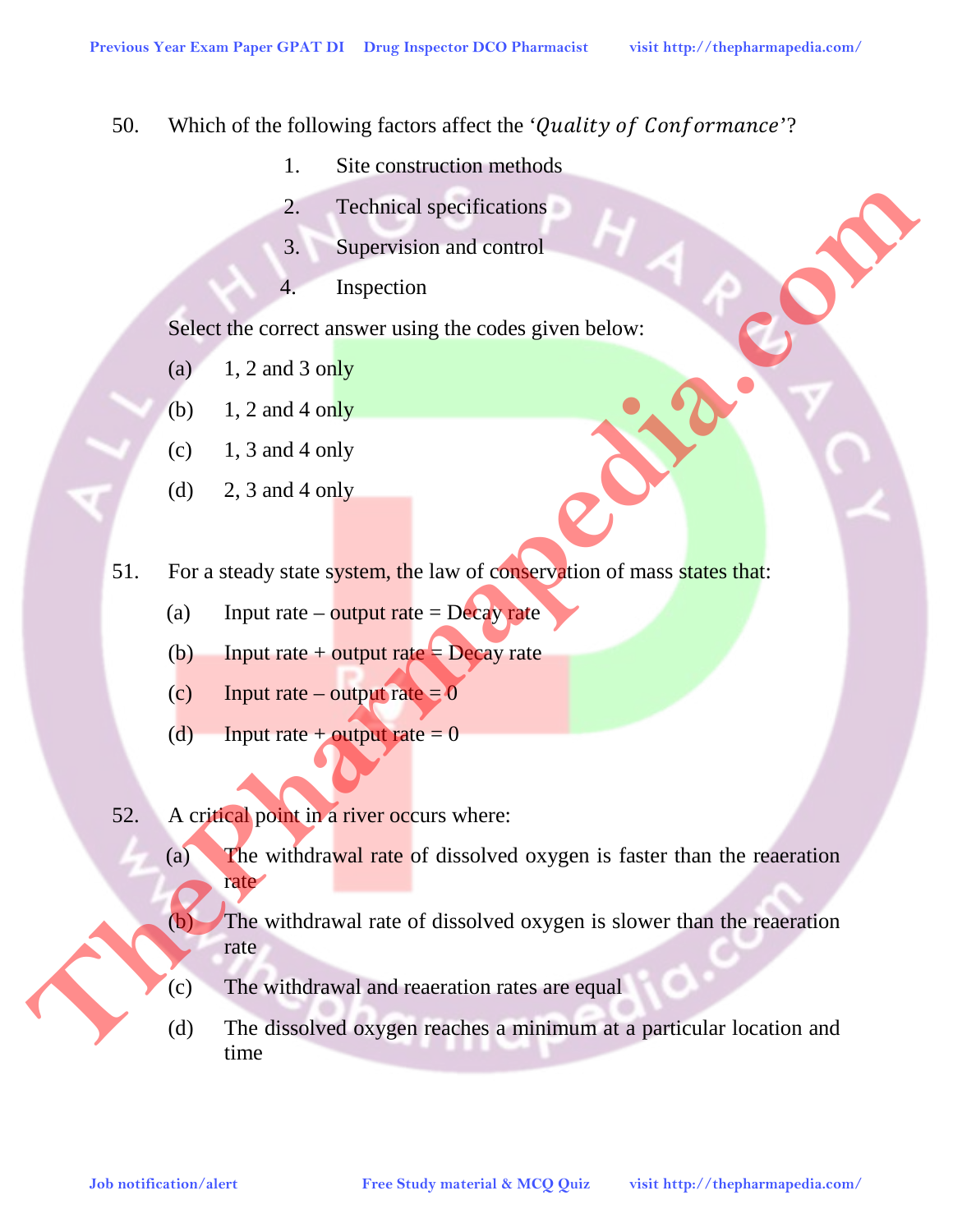- 53. The air quality for nitrogen dioxide ( $NO<sub>2</sub>$ ) in Delhi is 470  $\mu$ g/ $m<sup>3</sup>$  at 25°C and 1 *atm* of pressure. The concentration of  $(NO<sub>2</sub>)$  will be:
	- (a)  $0.18 \, ppm$
	- (b)  $0.20$  ppm
	- $(c)$  0.22 ppm
	- (d)  $0.25$  ppm
- 54. The ozone which resides in:
	- (a) Stratosphere protect life by absorbing long-wave length ultraviolet radiations
	- (b) Atmosphere **protect** life by absorbing short-wave length ultraviolet radiations
	- (c) Atmosphere protect life by absorbing long-wave length ultraviolet radiations
	- (d) Stratosphere protect life by absorbing short-wave length ultraviolet radiations
- 55. The permissible limit of fluoride in drinking water as per ISI standard  $( IS: 10500-2003)$  is: (a) 0.18 ppm<br>
(c) 0.22 ppm<br>
(d) 0.25 ppm<br>
(d) 0.25 ppm<br>
(a) Stratesphere protect life by absorbing long-wave length ultraviolet<br>
radiations<br>
(c) Atmosphere protect life by absorbing long-wave length ultraviolet<br>
radiation
	- $(a)$  2.0 ppm
	- $(b)$  1.5
	- (c) 1.0
	- (d) 0.5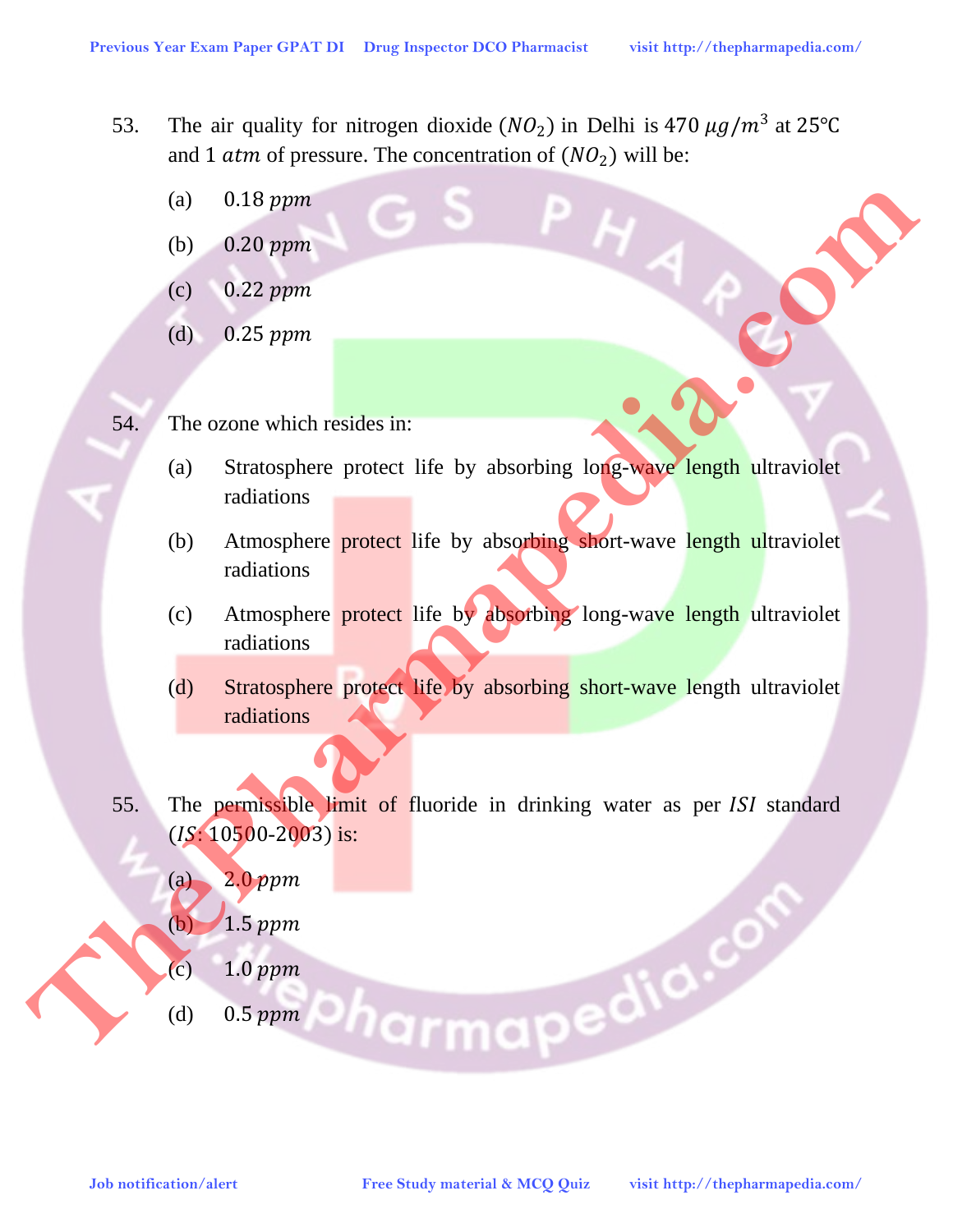- 56. EL-Nino phenomenon occurs due to a major shift in the atmospheric pressure as the reversal of trade winds direction over the central equatorial pacific ocean that leads to the spread of warm water towards:
	- (a) North
	- (b) South
	- (c) East
	- (d) West
- 57. The complex level of biodiversity is:
	- (a) Species biodiversity
	- (b) Ecosystem biodiversity
	- (c) Genetic biodiversity
	- (d) Genus biodiversity
- 58. The substance which is primarily responsible for raising  $pH$  of rainwater is: **Job North Complex level of Biodiversity is:**<br> **Job Notification:**<br> **Job Notification:**<br> **Job Species biodiversity**<br> **Job Consects biodiversity**<br> **Complement interalization:**<br> **Complement interalization:**<br> **Complement is p** 
	- (a) Carbon dioxide
	- (b) Sulphur dioxide
	- (c) Ammonia
	- (d) Carbon monoxide

59. The main constituents of photochemical smog are:

- (a) Sulphur dioxide, Nitrogen dioxide and Nitric oxide
- (b) Nitrogen dioxide, Ozone and Nitric oxide
- (c) Sulphur dioxide, Ozone and Hydroflurocarbons
- (d) Nitrogen dioxide, Ozone and Hydroflurocarbons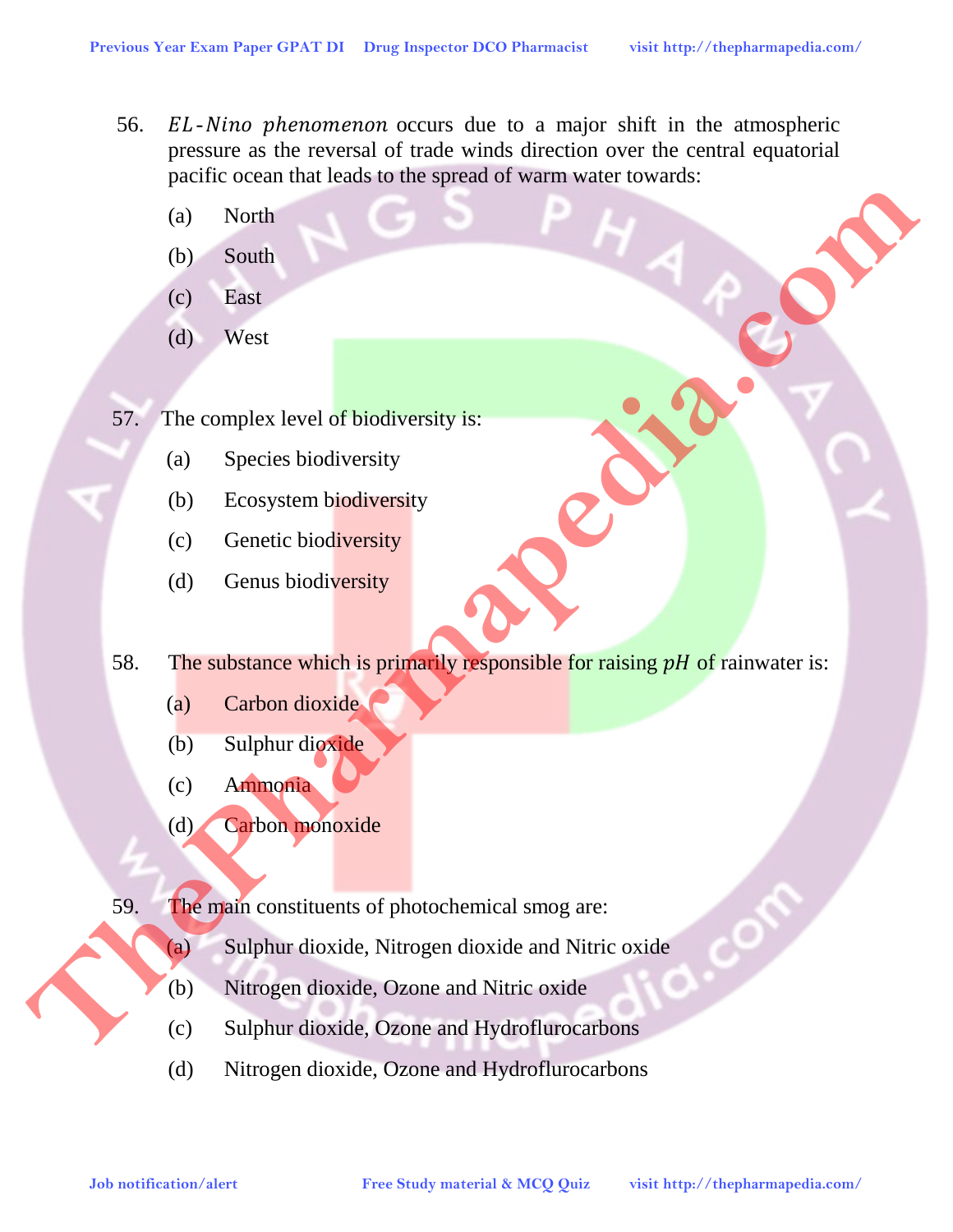60. Due to heavy traffic in the morning, the concentration of:

- (a) *NO* is more than  $NO<sub>2</sub>$
- (b)  $NO_2$  is more than  $NO$
- (c)  $NO$  and  $NO<sub>2</sub>$  are almost identical
- (d)  $SO_2$  is more than  $NO_2$
- 61. Which can be represented as a network, that shows the elements of a functioning system and the way they are interrelated or linked?
	- 1. System structure
	- 2. Subsystem structure
	- (a) 1 only
	- $(b)$  2 only
	- (c) Both 1 and 2
	- (d) Neither 1 nor 2
- 62. Which one of the following ratios are computed on the basis of projected figures of current assets and current liabilities?
	- (a) Liquidity ratios
	- (b) Debt-equity ratios
	- (c) Stock turnover ratios
	- (d) Profitability ratios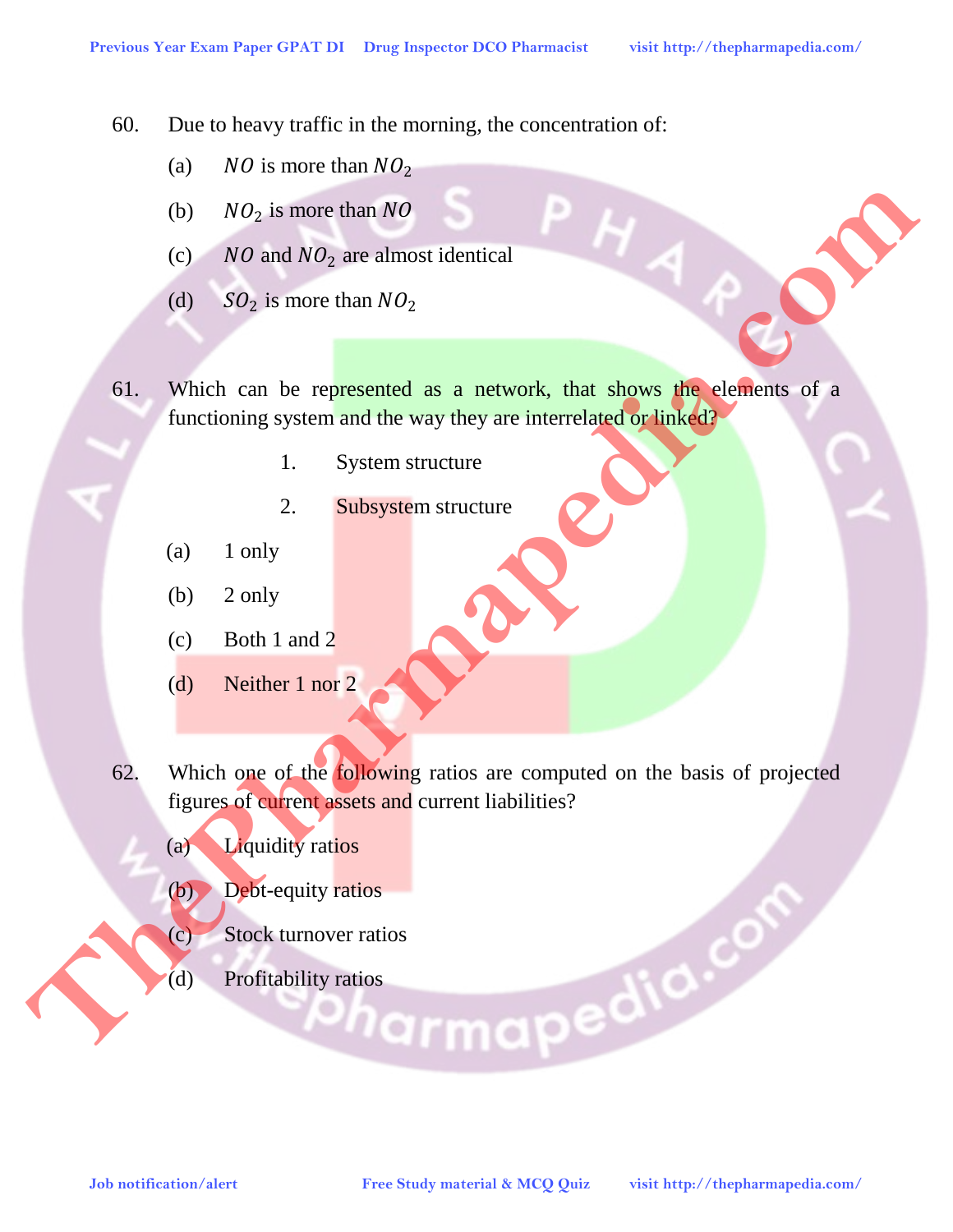- 63. In the method of evaluation of the project profitability, the ratio of original investment to annual income is said to be:
	- (a) Return on Investment  $(ROI)$
	- (b) Pay Back Period  $(PBP)$
	- (c) Net Present Value  $(NPV)$
	- (d) Initial Rate of Return  $(IRR)$
- 64. Reconciliation report is a form of:
	- (a) Inventory report
	- (b) Capacity utilization report
	- (c) Financial report
	- (d) Sales report
- 65. Generally in Disaster project:
	- (a) Capital cost is high and project time is low
	- (b) Capital cost is low and project time is low
- (c) Capital cost is high and project time is high **Job Paylest Freemdy in Disaster project**<br> **Job Paylest New York (***HRP***)<br>
<b>G4** Reconsiliation report<br> **G4** Reconsiliation report<br> **C5** Concertily in Disaster project<br> **C6** Compilations is high material and project time is
	- (d) Capital cost is low and project time is high
	- 66. What is  $PEP$  in Project Management?
		- (a) Project Evaluation Plan
		- (b) Project Execution Plan
		- (c) Project Exercise Plan
		- (d) Performance Evaluation Plan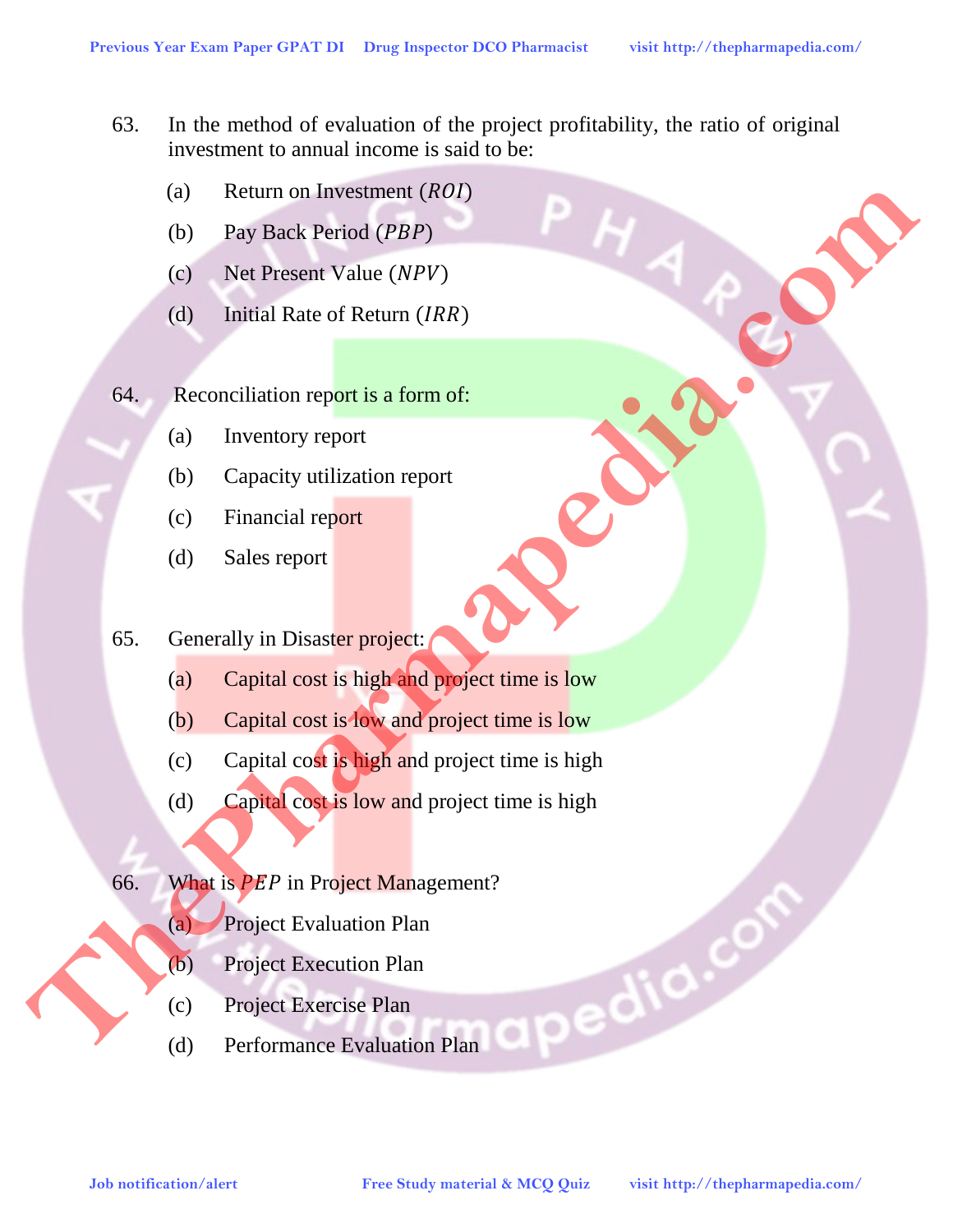- 67. The economic interpretation of the rate of return on the unrecovered investment balance in the project is:
	- (a) Internal Rate of Return  $(IRR)$
	- (b) External Rate of Return  $(ERR)$
	- (c) Minimum Acceptable Rate of Return  $(MARR)$
	- (d) Rate of Interest  $(RO I)$
- 68. The analysis to know what will happen to the viability of the project when some variable like sales or investment deviates from the expected value?
	- (a) Break-Even -Analysis
	- (b) Case Analysis
	- (c) Scenario Analysis
	- (d) Sensitivity Analysis
- 69. 3 'R's of contracting are:
	- (a) Responsibility, Reimbursement and Risk
	- (b) Responsibility, Right and Risk
	- (c) Reimbursement, Right and Risk
	- (d) Reimbursement, Responsibility and Right

70. The expression which is used to represent the variance between the original sanctioned cost and the final cost incurred is: **Job External Rate of Return (***RRR***)<br>
(c) External Race for Return (***RARR***)<br>
(d) Rate of Integral Acceptable Rate of Return (***MARR***)<br>
(d) Race of Integral wisit will happen to the visitality of Depopled when<br>
(a) Bread-Ev** 

- (a) Cost turn over
- (b) Cost overrun
- (c) Capital cost
- (d) Project Sickness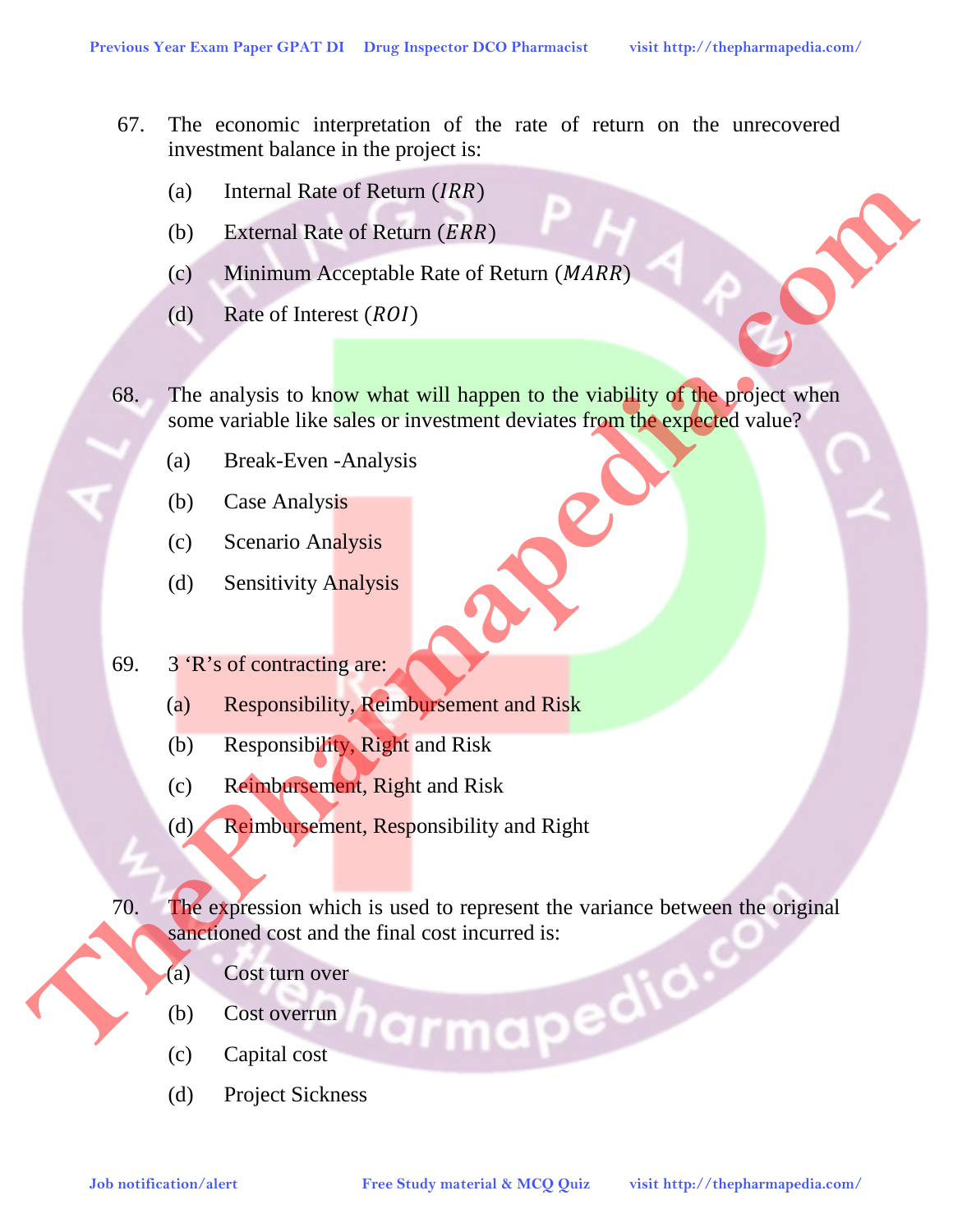- 71. In tensile stress, the engineering stress corresponding to the maximum load is termed as:
	- (a) Upper yield stress
	- (b) Lower yield stress
	- (c) Yield strength
	- (d) Tensile strength
- 72. Ductile-Brittle transition temperature for steel depends on:
	- (a) Strain rate
	- (b) Tensile strength
	- (c) Grain size
	- (d) Shear modulus
- 73. The property of materials that resist penetration or indentation by means of abrasion or scratching is known as: **Job Liver Study alertice**<br> **Job Liver Study Study material & McQ Quizz and Community of the Sheet message (b)**<br> **The property of materials that result selected from or indentation by means of<br>
(c) Christine message (c) Ch** 
	- (a) Strength
	- (b) Toughness
	- (c) Hardness
	- (d) Brittleness

74. The crime that is committed by either commission or omission is:

- (a) Employee crime
- (b) White collar crime
- (c) Embezzlement and fraud
- (d) Trade secrets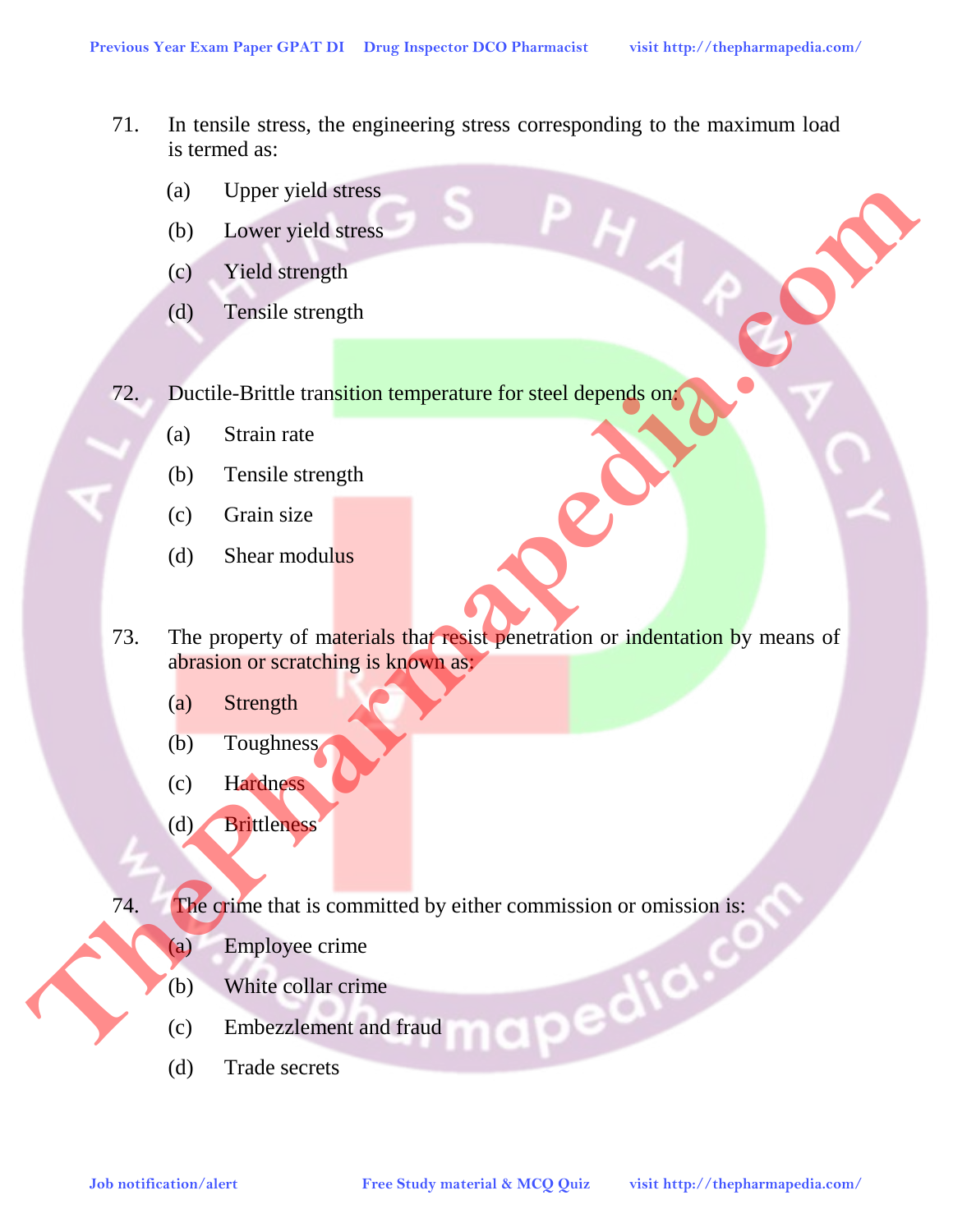- 75. An equillibrium defect in which Frenkel and Schottky defects are likely to form:
	- (a) Vacancies
	- (b) Dislocations
	- (c) Stacking faults
	- (d) Grain boundaries
- 76. Which one of the following Crystal Systems is having an Interaxial Angles of  $\alpha = \gamma = 90^{\circ} \neq \beta$ ?
	- (a) Hexagonal
	- (b) Tetragonal
	- (c) Rhombohedral
	- (d) Monoclinic
- 77. Consider the following data regarding *BCC* iron for the (220) set of planes:
- $a = 0.2866$  *nm* (Lattice parameter for Fe)  $h = 2$  $k = 2$  $l = 0$ (a) Vacancies<br>
(b) Dislocations<br>
(c) Studking faults<br>
(d) Grain boundaries<br>
(d) Hexagonal<br>
(c) Rhombohedral<br>
(c) Rhombohedral<br>
(d) Monoclinic<br>
(c) Rhombohedral<br>
(c) Rhombohedral<br>
(d) 2329 *nm*<br>
(c) 0.2126 nm<br>
(c) 0.2126 n

The interplanar spacing will be:

- $(a)$  0.3239 nm
- (b)  $0.2126$  nm
- (c)  $0.1013 \, nm$
- (d)  $0.0866$  nm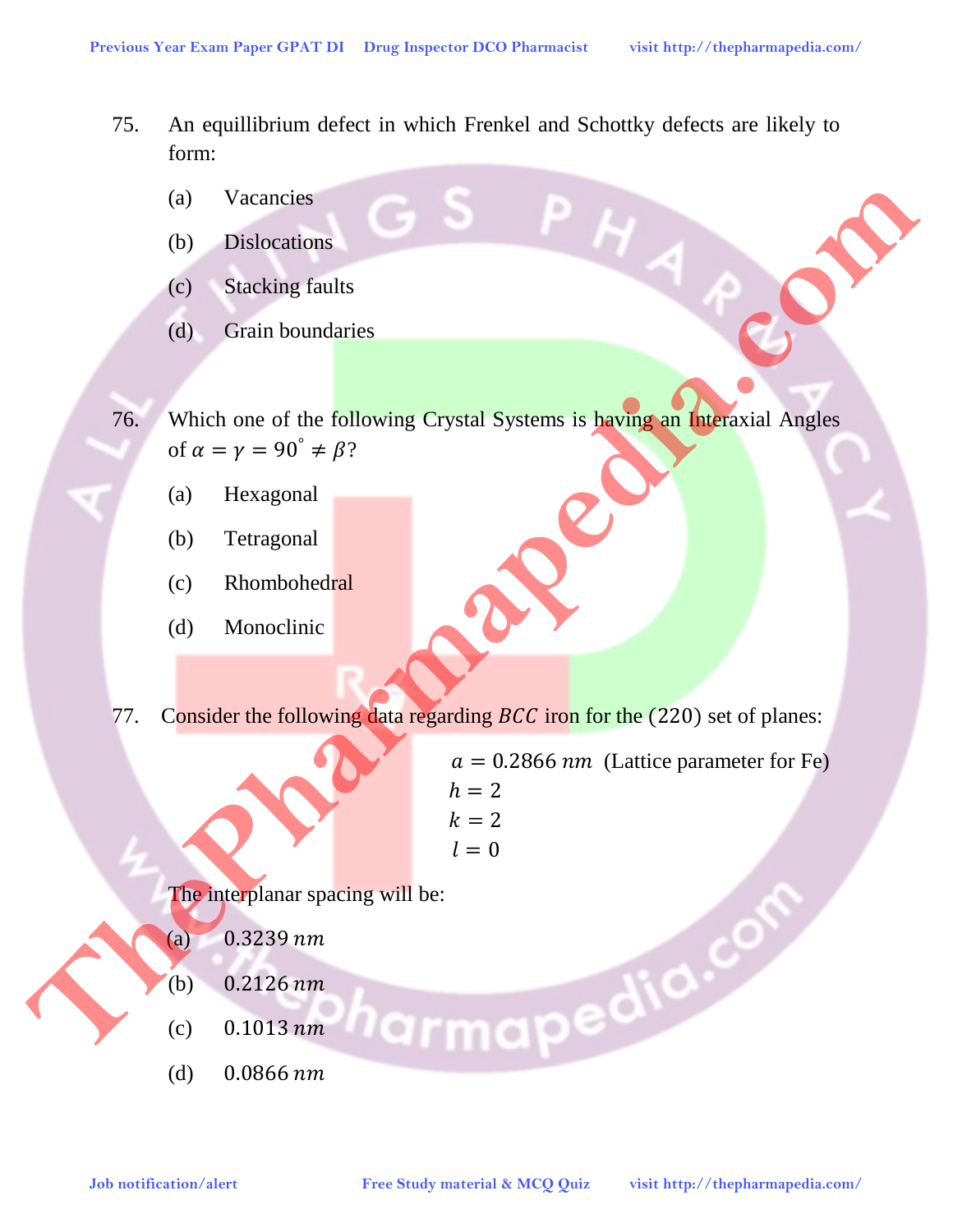- 78. For a binary system, when 3 phases are present, the number of degrees of freedom will be:
	- $(a)$  0

(b) 1

- $(c) 2$
- (d) 3
- 79. A 305 mm long copper piece is pulled in tension with a stress of 276 MPa and with its modulus of elasticity  $E$  of 110  $\frac{G}{G}$ . If the deformation is entirely elastic, the resultant elongation will be: **Job notification/alertices of 276 MParmapedia.**<br> **Job Notification** and with its modulate of classical in tension will be states of 276 MPa<br>
and with its modulate of classical dongation will be deformation is<br> **CALC MCCL** 
	- (a)  $0.45 \, mm$
	- (b)  $0.57 \, mm$
	- (c)  $0.65 \, \text{mm}$
	- (d)  $0.77 \, mm$
	- 80. Which one of the following factors affects the selection of materials regarding 'thermal conductivity'?
		- (a) Manufacturing process
		- (c) Functional requirement<br>
		(c) Cost consideration<br>
		(d) Operating parameter
		- (c) Cost consideration
		- (d) Operating parameter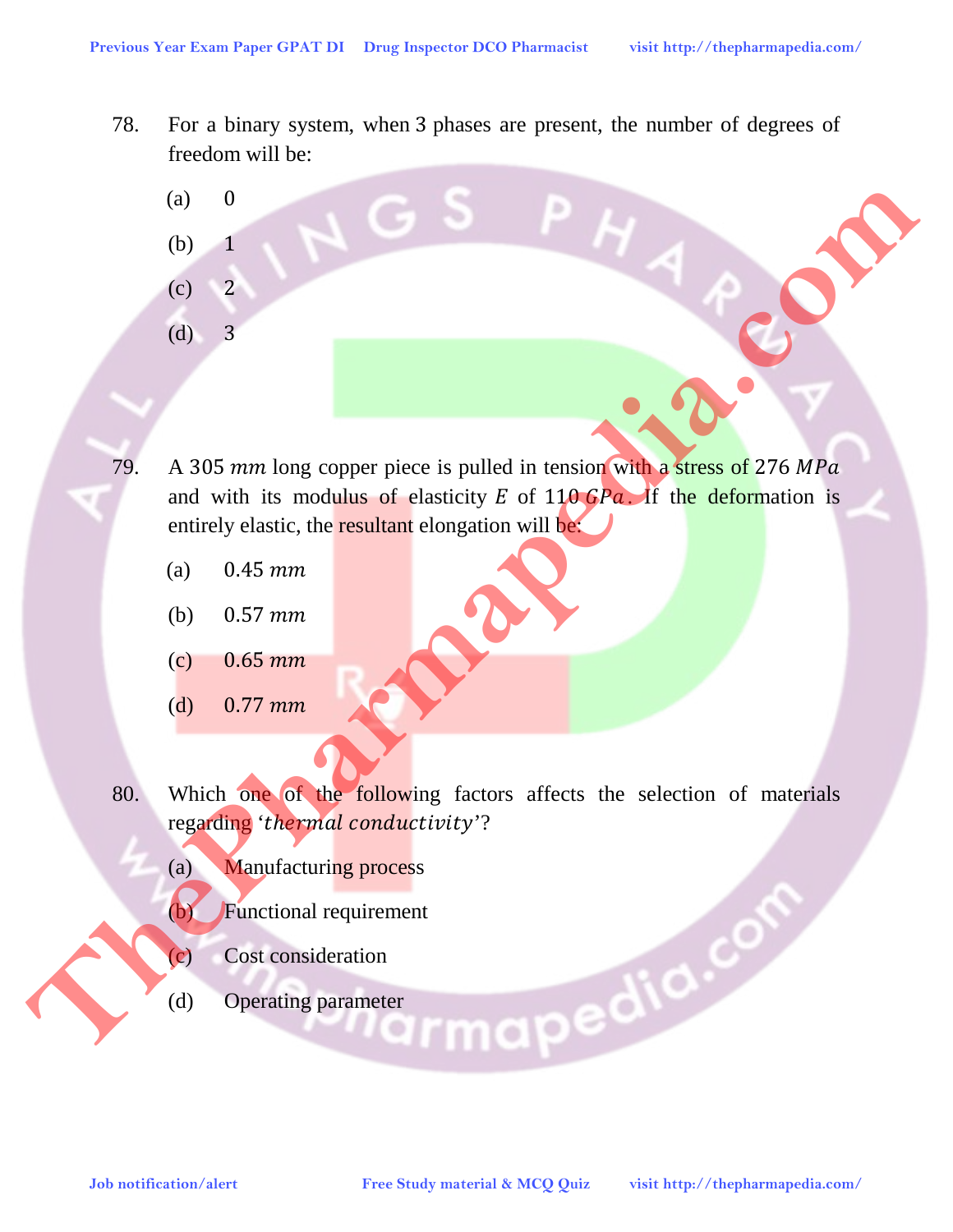- 81. The art of breaking of ciphers is called:
	- (a) Cryptanalysis
	- (b) Cryptography
	- (c) Cryptology
	- (d) Cipherology

82. A digital signature is a mathematical technique used to check: **Job Cyphology**<br> **Job Cipherology**<br> **Job Cipherology**<br> **Job Cipherology**<br> **Job The antiburities is a manthematical technique used to chase**<br> **(b)** The clurity of the measures<br> **CO** The handwritten signatures<br> **S3.** Which o

- (a) The authenticity, integrity and nonrepudiation of a message
- (b) The clarity of the messages
- (c) The attacks from the viruses
- (d) The handwritten signatures
- 83. Which one of the following is a keyword in Java?
	- (a) True
	- (b) Static
	- (c) False
	- $(d)$  Null

84. Which of the following are the integer types of Java?<br>
(a) char, int, short, byte<br>
(b) int, short, char, long<br>
(c) byte, int, char 1

- (a) char, int, short, byte
- (b) int, short, char, long
- (c) byte, int, char, long
- (d) int, short, byte, long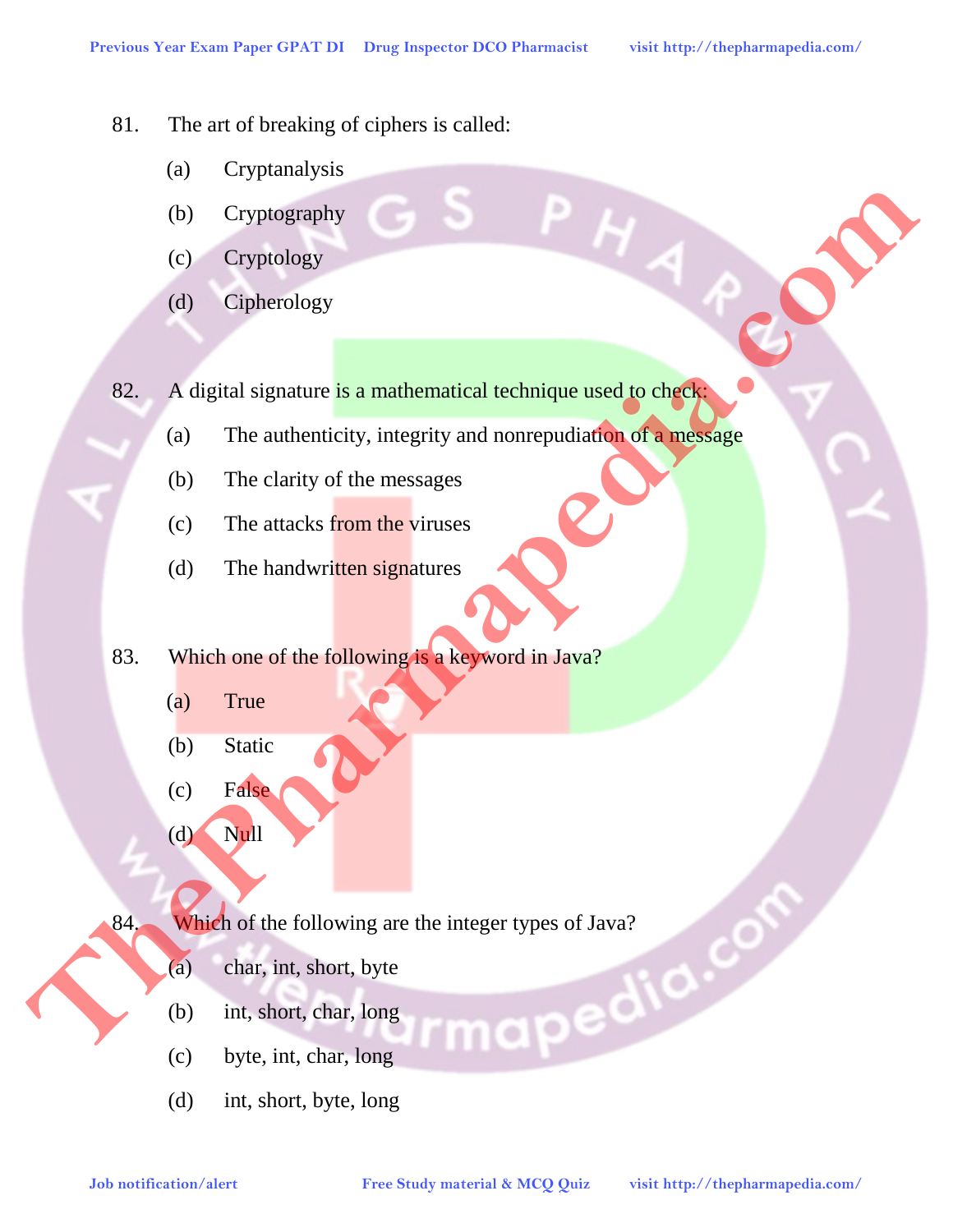- 85. Which one of the following is more efficient multiway branch approach in Java?
	- (a) switch
	- $(b)$  if
	- (c) else if
	- (d) if-else-if

86. A technology which uses the hiding of the information in a picture is called:

- (a) Steganography
- (b) Image Rendering
- (c) Bitmapping
- (d) Root kits
- 87. The presentation quality and the size of image storage depend on:
	- (a) Resolution and color depth
	- (b) Color pallets
	- (c) Color models
	- (d) Color combinations
- 88. The server Replication is a technique for improving the performance of server side is called: **Job and the study which uses the hiding of the information in a player is called:**<br> **S5.** A technology which uses the hiding of the information in a player is called:<br> **(b)** Brown kits<br> **C5.** The presentation quality and
	- (a) Caching
		- (b) Mirroring
		- (c) Flash crowds
		- (d) Proxy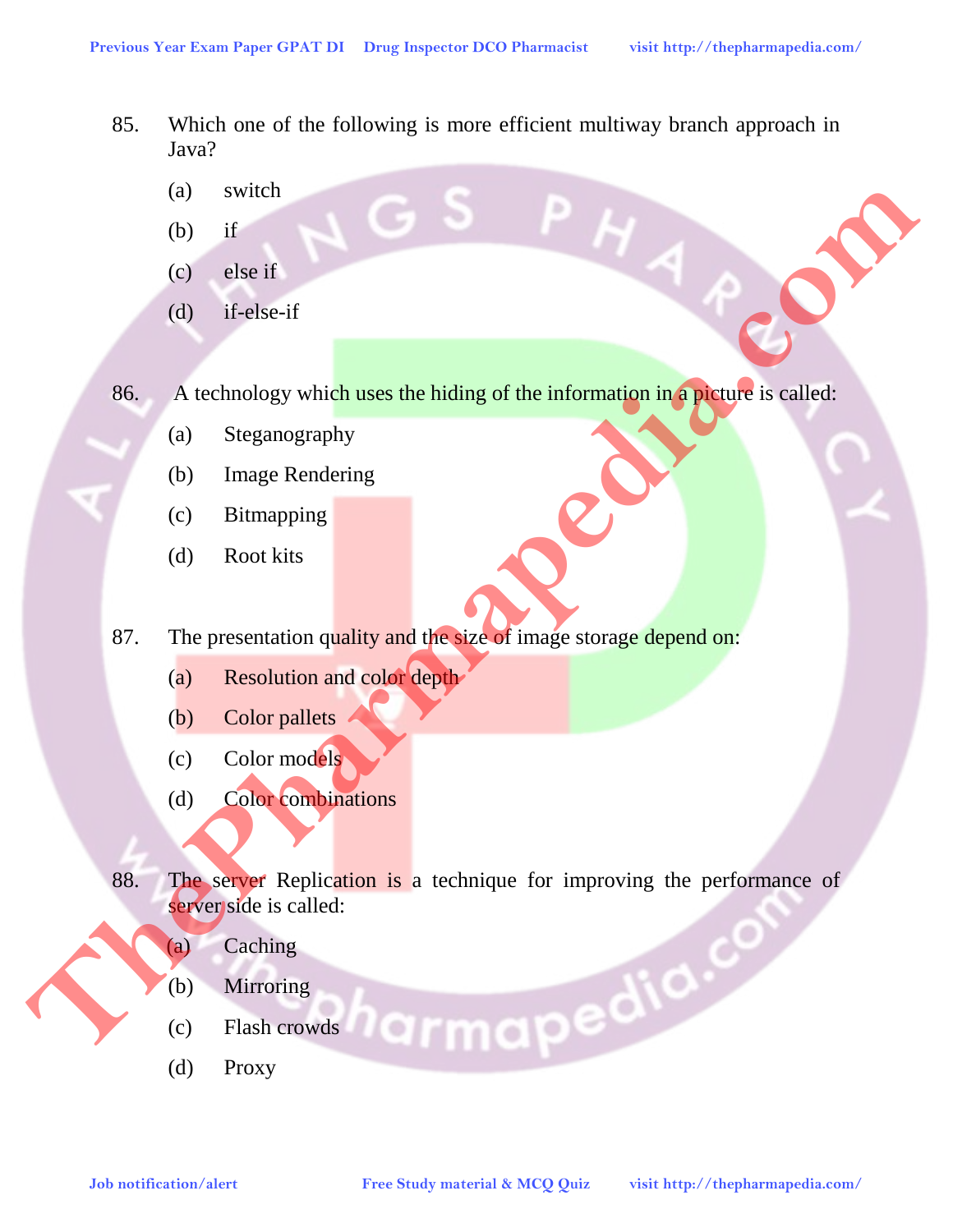89. Which one of the following is *not* belonging to the string class in Java?

- (a) boolean equals  $(str)$
- (b) int index Of  $(str)$
- (c) int void ( )
- (d) char charAt( $index$ )

90. Methods declared as 'static' have following restrictions:

- 1. They can directly call only other 'static' methods
- 2. They can directly access only 'static' data
- 3. They do not have a 'this' reference

Which of the above are correct?

- (a)  $1$  and  $2$  only
- (b)  $1$  and  $3$  only
- (c) 2 and 3 only
- (d) 1, 2 and 3
- 91. 'It is better for a city to be governed by a good man than by good laws'. Who said this? **Job notification alertication and all the study material and all the study material and all the study of the study material and all the study of the study material and all the study of the study of the study of the study** 
	- (a) Plato
	- (b) Aristotle
	- (c) Socrates
	- (d) Karl Marx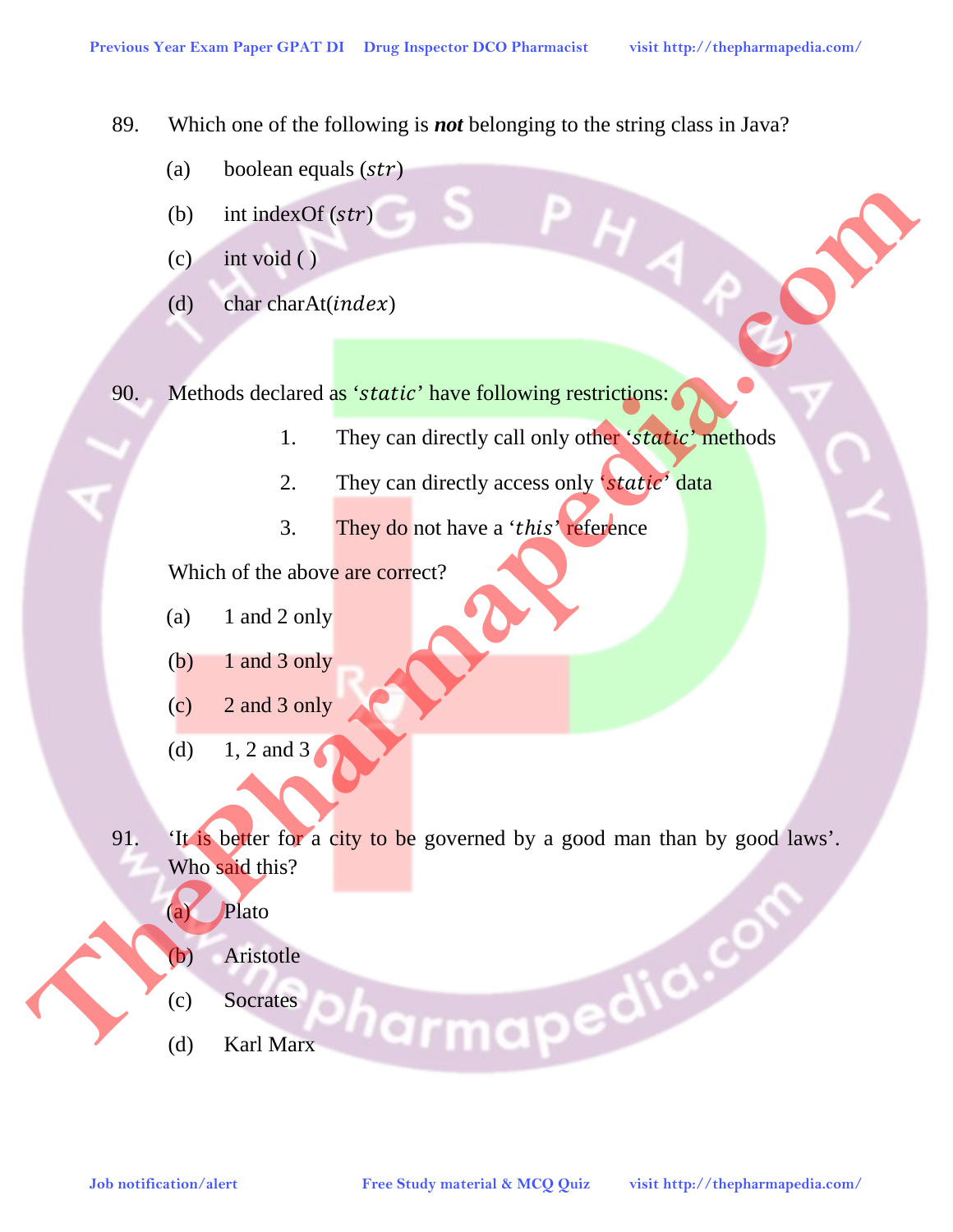- 92. An exoteric care about a tribe is called:
	- (a) Marginal care
	- (b) Communitarian care
	- (c) Peripheral care
	- (d) Respite care
- 93. The justice which is based on an integration of care, corrective justice and distributive justice is called: **Job Schwarmapedia.com/**<br> **Job Notification algorithment** is bused on an integration of care competitive justice and<br>
(a) Distributive justice<br>
(b) Institutional justice<br>
(c) Retributive justice<br>
(c) Retributive justice<br>
(
	- (a) Distributive justice
	- (b) Institutional justice
	- (c) Retributive justice
	- (d) Corrective justice
- 94. Cost and benefit will have to be measured in:
	- (a) Ethical scale of reward and punishment
	- (b) Measurement of scale of reward and punishment
	- (c) Likert scale of reward and punishment
	- (d) Normal scale of reward and punishment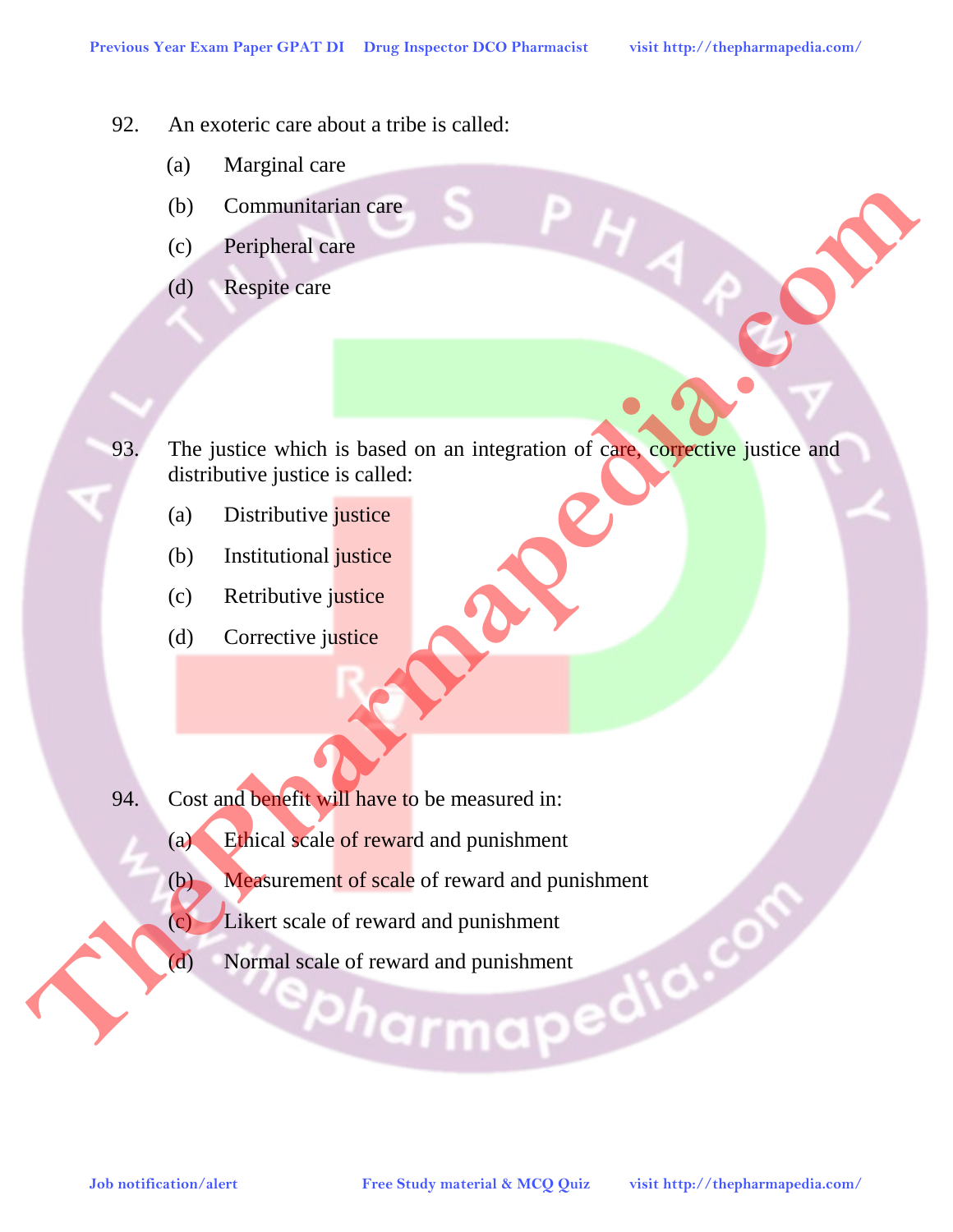- 95. Consider the following:
	- 1. Competitive negotiation
	- 2. Principled negotiation
	- 3. Avoidance
	- 4. Collective bargaining

Which of the above are the basic styles of conflict management?

- (a)  $1, 2$  and 4 only
- (b) 1, 3 and 4 only
- $(c)$  2, 3 and 4 only
- (d)  $1, 2$  and 3 only
- 96. A profession has its specific fulfillment and final cause is:
	- (a) Logos
	- (b) Telos
	- (c) Mamos
	- (d) Ethos
- 97. Work ethics related to certain norms and a set of values that a worker considers are essential in his view while doing a work is: 2. Principled negratiniting<br>
3. Avendettre barganining<br>
Which of the above are the basic styles of conflict management?<br>
(o) 1, 2 and 4 only<br>
(b) 1, 3 and 4 only<br>
(c) 2, 3 and 4 only<br>
(c) 1, 2 and 3 only<br>
(c) 1 and 3 only<br>
	- (a) Organizational culture<br>
	(b) National culture<br>
	(c) Work culture
	- (b) National culture
	- (c) Work culture
	- (d) Political culture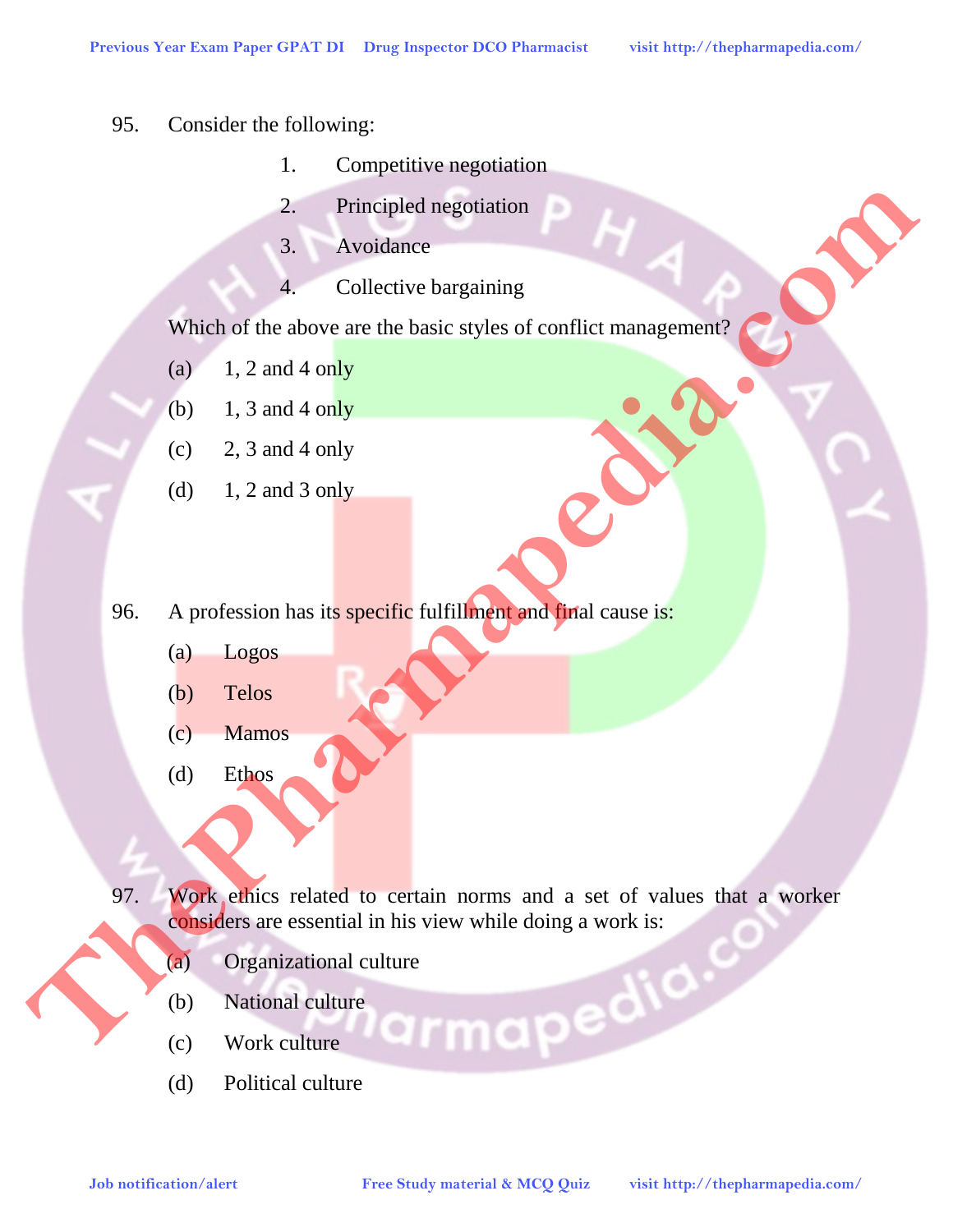- 98. Which one of the following serves as the formal basis for investigating unethical conduct?
	- (a) Support codes
	- (b) Deterrence and discipline codes
	- (c) Inspiration and guidance
	- (d) Education and mutual understanding

99. Consider the following statements regarding Engineering Ethics deals with:

- 1. The moral issues and decisions confronting individual and organizations engaged in engineering
- 2. Ethics deals with conduct and not with motives
- 3. Related questions about the moral ideals, character, policies and relationships of people and corporations involved in technological activities (a) Support cades<br>
(b) Despiration and guidance<br>
(d) Telucation and guidance<br>
(d) Telucation and guidance<br>
1. The moral issues and decisions complementing individual<br>
and organizations expected in properties in decision<br>
2

Which of the above statements are correct?

- (a)  $1$  and  $2$  only
- (b)  $1$  and  $3$  only
- $(c)$  2 and 3 only
- (d)  $1, 2$  and 3
- 100. Prearranged payments made by contractors to companies or their representatives if they exceed the amount for contracts actually granted are:
	- (a) Extortion
	- (b) Conflict of interest<br>
	(c) Substantial<br>
	(d) Kickbacks
	- (c) Substantial
	- (d) Kickbacks